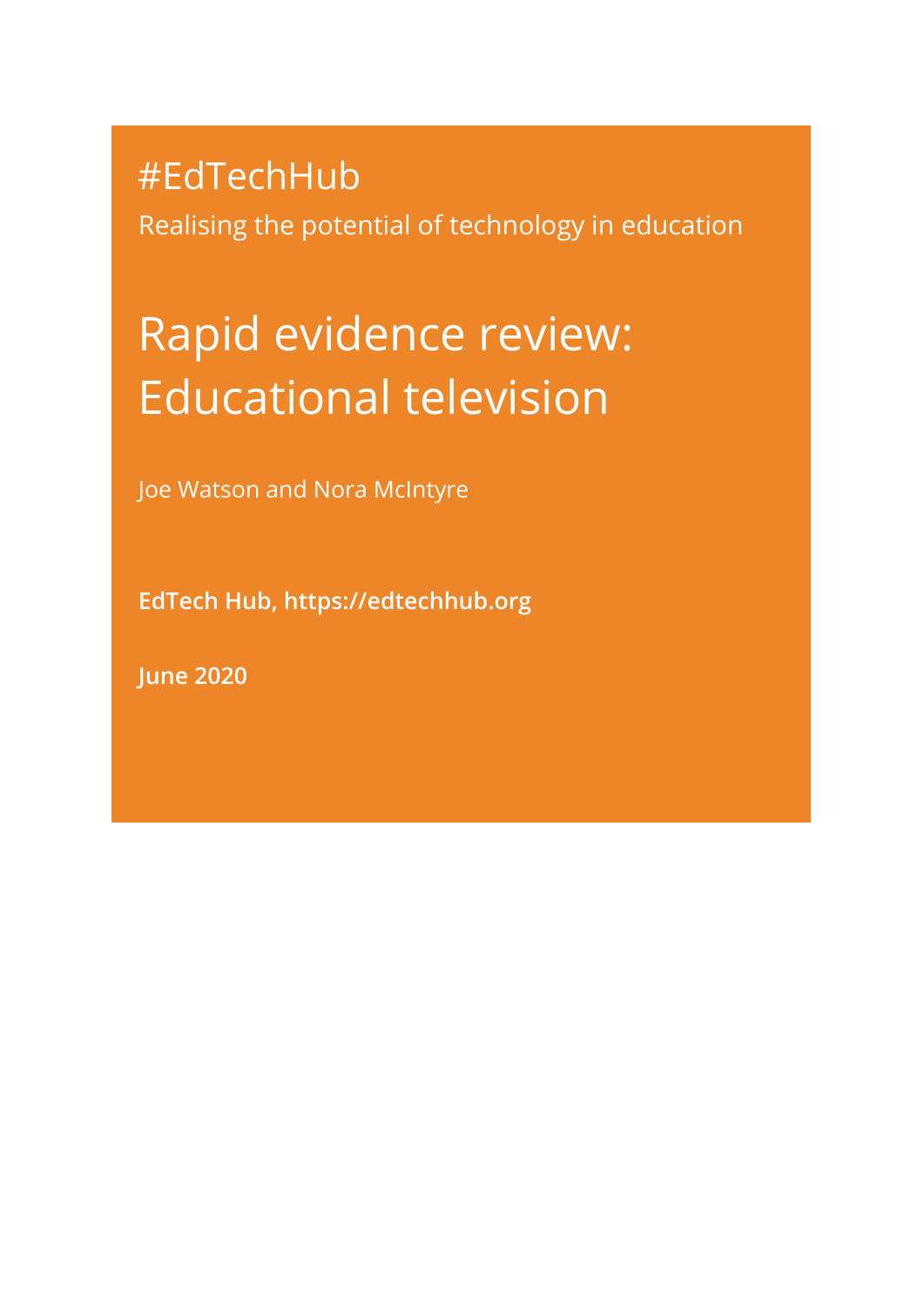#### **About this document**

**Recommended citation.** Watson, J. & McIntyre, N. (2020). *Educational Television: Rapid Evidence Review.* EdTechHub. 10.5281/zenodo.3956366

**Licence.** Creative Commons Attribution 4.0 International <https://creativecommons.org/licenses/by/4.0/>. You — dear readers — are free to share (copy and redistribute the material in any medium or format) and adapt (remix, transform, and build upon the material) for any purpose, even commercially. You must give appropriate credit, provide a link to the license, and indicate if changes were made. You may do so in any reasonable manner, but not in any way that suggests the licensor endorses you or your use. **Identifiers.** 10.5281/zenodo.3956366 **Notes.** You can contact the EdTech Hub here: [https://edtechhub.org/hello/.](https://edtechhub.org/hello/)

**Version** 1

This publication is one part of a series of rapid evidence reviews that has been produced by the EdTech Hub. The purpose of the rapid evidence reviews is to provide education decision-makers with accessible evidence-based summaries of good practice in specific areas of EdTech. They are focused on topics which are particularly relevant in the context of widespread global challenges to formal schooling as a result of COVID-19. All the rapid evidence reviews are available at edtechhub.org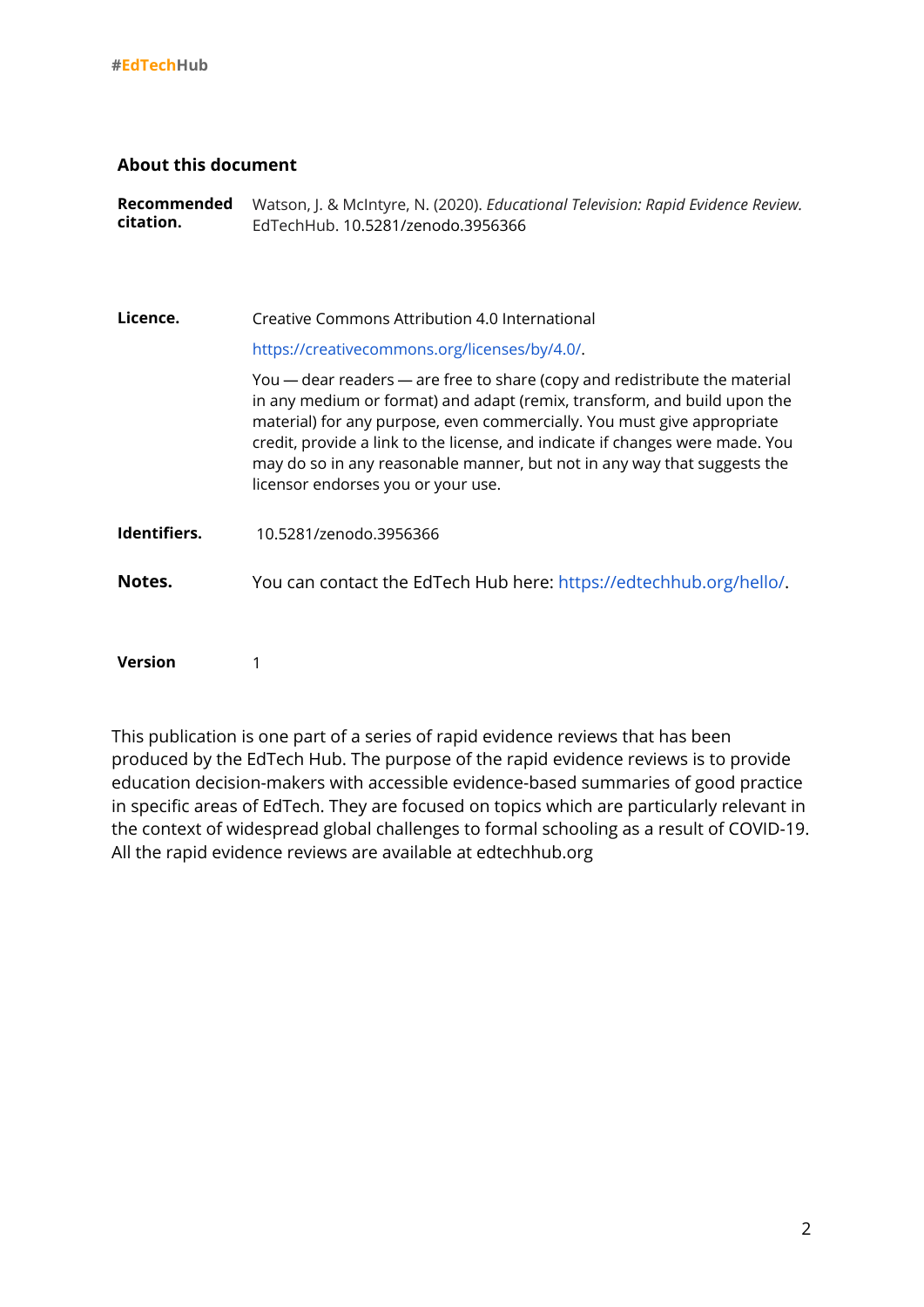# **Abbreviations and acronyms**

LMICs Low and Middle Income Countries

RER Rapid Evidence Review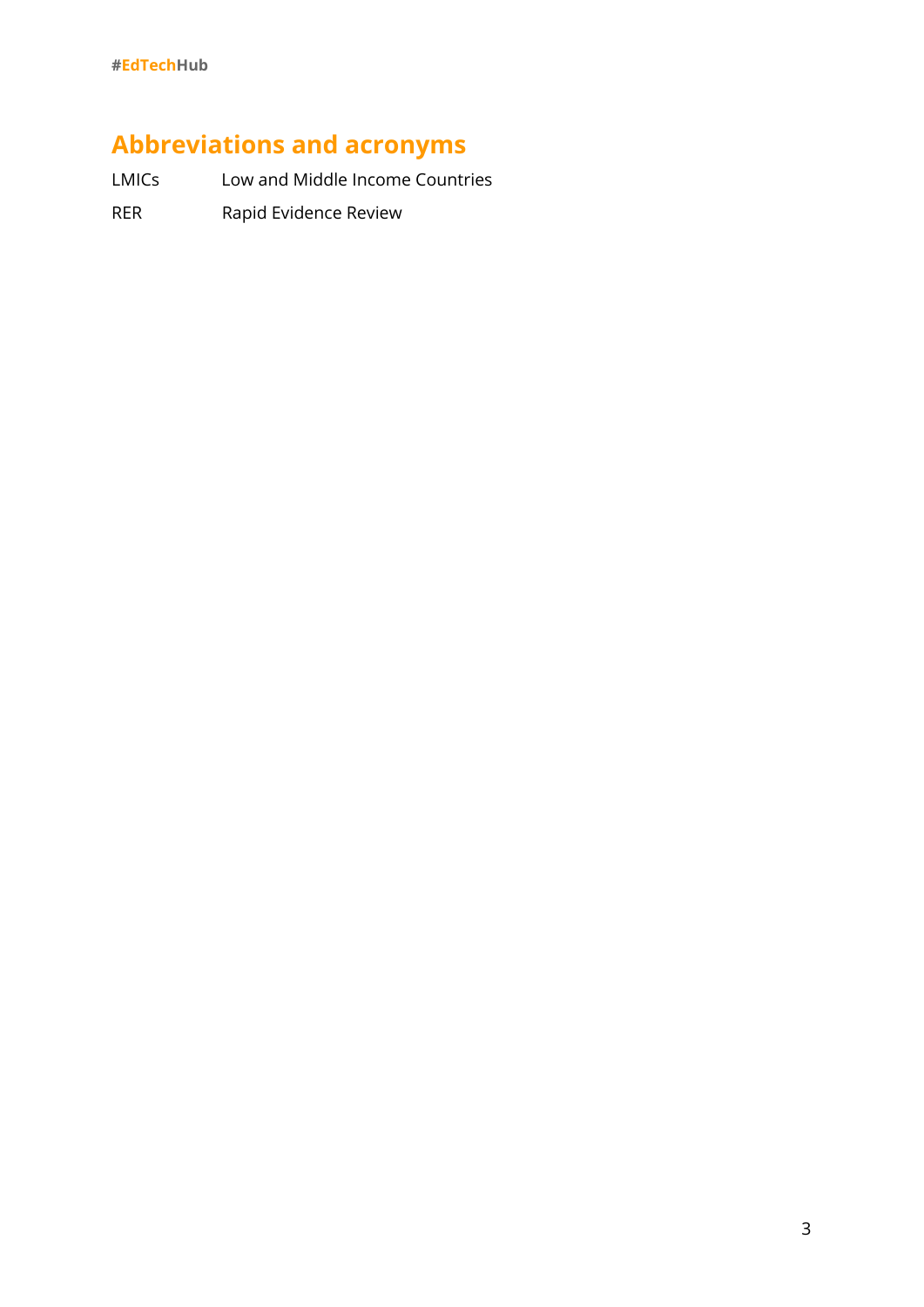# **Summary**

This Rapid Evidence Review (RER) gives an overview of the recent literature concerning how the use of educational television might support children's learning in low- and middle-income countries (LMICs). In this review, educational television is defined as television designed with research-based knowledge of how children use and understand television that systematically incorporates academic or social curricula into its content. In low-income contexts, educational television material could be delivered through videos played in schools that are supported by corresponding teacher guidance (e.g. the Mexican school-based *Telesecundaria* programme), or broadcast on public channels (e.g. the Tanzanian animation, *Ubongo Kids*). As such, certain educational television projects are capable of functioning even in circumstances where access to formal schooling facilities is restricted. This review therefore provides information that is particularly valuable in the context of the COVID-19 pandemic.

This RER began with a semi-structured search of the academic literature. Literature searching was conducted in a focused manner to ensure that those responsible for COVID-19 response strategies received relevant information in a timely fashion (see methodology). All literature identified through this search that was retained for analysis was: relevant to educational television use, concerned children between 3 and 18 years, and published in the past 20 years. Further, the majority of this literature came from LMICs. These inclusion criteria are provided below (see Literature searching approach and eligibility criteria).

The selected educational television-focused literature was thematically analysed, leading to four core findings:

- 1. **Academic outcomes**. The studies suggest that educational television can benefit children's learning outcomes in core subjects.
- 2. **Socio-emotional outcomes.** The literature indicates that both social reasoning skills and attitudes towards impairment could be improved by watching appropriate shows.
- 3. **Factors surrounding television viewing**. This review examined the social context of watching television and viewing television-based content on multiple media platforms (or multi-platform viewing). The limited material published on this suggests it is possible that exposure to educational content on multiple platforms can provide educational advantages over watching television alone. Further, children in LMICs frequently watch shows with others, a practice called co-viewing. Co-viewing could provide both direct and indirect benefits when co-viewers are engaged (involved in commenting on, judging and explaining television content).
- 4. **Access and cost effectiveness**. The evidence suggests that access to educational television content is relatively high in LMICs. Research also indicates that television interventions can provide a cost-effective approach to raising learning outcomes, although further investigation in this area is required.

The findings concerning academic outcomes (Theme 1) and socio-emotional outcomes (Theme 2) suggest that quality educational television initiatives are an appropriate option to policymakers seeking to improve core learning and socio-emotional outcomes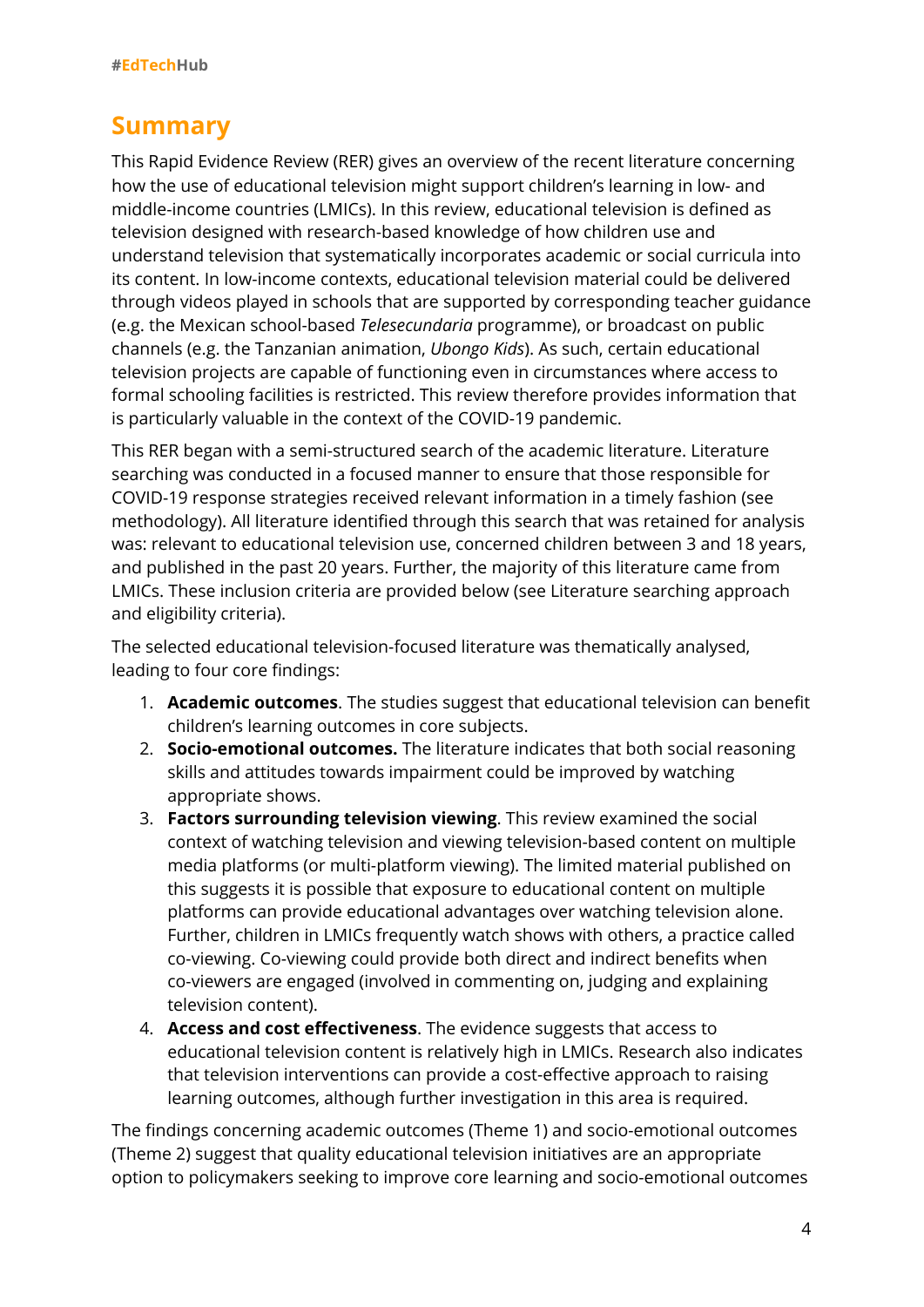in the context of the COVID-19 pandemic and associated widespread shutdown of schools. A thematic analysis of Theme 3 literature suggests (among other things) that interactive co-viewing could augment child learning from educational television use. The literature relevant to Theme 4 suggests that appropriate television-based interventions could improve these outcomes among large numbers of children in a cost-effective manner, yet programmes created for at-home viewing might be less accessible for those in rural areas.

# **1. Introduction**

Broadcast technologies like television currently play a particularly important role in delivering education. Physical distancing policies employed to stem the COVID-19 pandemic are limiting school attendance. This has led to increased focus on the potential for education technology to help sustain learning. This review focuses on educational television use with regard to core learning outcomes, socio-emotional concerns, factors surrounding television viewing and cost effectiveness. We hope to further an understanding of educational television use which supports policymakers, practitioners and caregivers who are considering the application of television-focused initiatives in the current global context.

#### **Purpose**

In this review we consider how educational television might support children's learning during the COVID-19 pandemic and beyond. Educational television use is considered a useful focus due to the potential effectiveness (e.g., Borzekowski, 2018) and scale (e.g., Watson et al., forthcoming) of initiatives centred on this platform. This television-focused review is situated alongside other RERs carried out by the EdTech Hub, which concern radio use, girls' education, refugee education, personalised learning, and equity in education. It is envisaged that the recommendations stemming from this review will inform readers on why and how educational television might be employed in LMICs. These recommendations should, however, be used to supplement readers' own context-specific knowledge (where appropriate) and is not presented as general advice to be applied homogeneously.

#### **Research questions**

Two research questions guided the study:

- *1. What are the key emergent themes in the available literature on educational television use in LMICs?*
- *2. What are the key recommendations that can be drawn from the available literature to inform policy on educational television use during the COVID-19 pandemic and beyond?*

#### **Structure of the RER**

The next section of the RER explains the methodology, describing the initial topic scoping process, literature searching approach and eligibility criteria. Findings across four themes are then presented in section 3. Section 4 concludes with a series of recommendations for decision makers.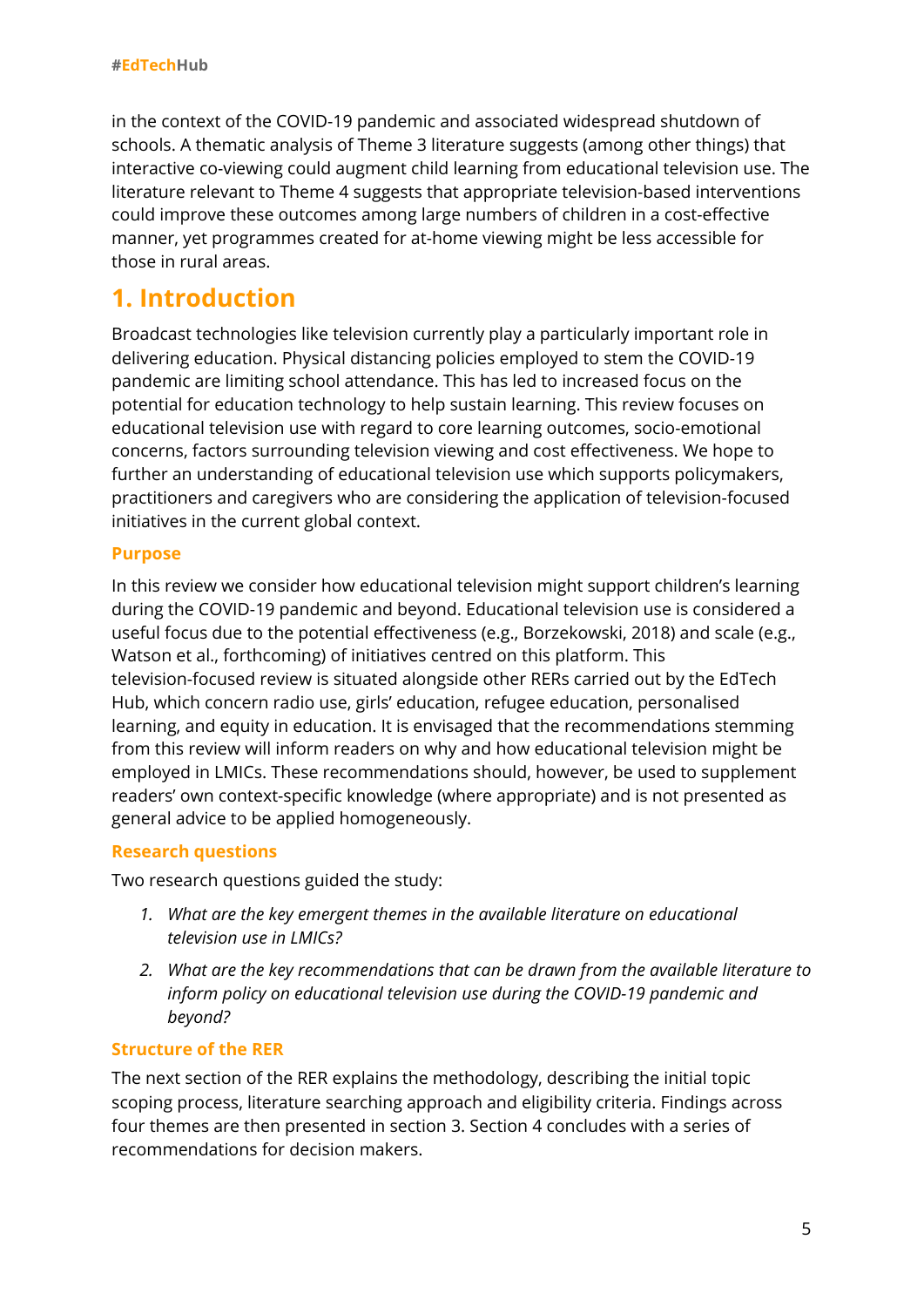# **2. Methodology**

The methodological approach for this review was informed by the Cochrane Collaboration Rapid Reviews Methods Group interim guidance on producing rapid reviews (Garrity et al., 2020). This permits a rigorous and systematic approach, while defining the scope narrowly enough that it can be completed within a short time span. This RER is a review of primary studies, in contrast with some other rapid evidence assessments such as the Education Endowment Foundation's (2020) review of systematic reviews on remote learning. After defining the research questions and eligibility criteria, a brief scoping review was conducted to help elicit relevant search terms for our search queries. Details of both the search-term scoping review, as well as the eligibility criteria for the discovered literature, are provided below.

#### **Initial topic scoping**

The literature searching process began with topic scoping. Topic scoping is a process conducted prior to carrying out a full rapid evidence or systematic review in which the key concepts and ideas that define a field are explored and discovered (Daudt et al., 2013; Levac et al., 2010). Notably, topic scoping is not intended to map out all concepts addressed in the literature. Instead, it has a more specific focus: to identify keywords and terms that have been used in studies concerning the use of educational television.

The scoping process began by recording potentially relevant keywords and terms already known to the authors, which were then used to search for literature. The process became iterative, with the terms found in one article leading to searches for other articles that then occasionally revealed new terms. Using this method, a list of search terms was compiled (Annex B). It is important to note that when a search term brought up an article with a relevant title, those articles were saved to be screened later alongside those that were found during the main literature search.

#### **Literature search and eligibility criteria**

Figure 1 details the process used to arrive at the articles that were thematically analysed in this review. The process began with literature searching, which was conducted using a structured approach based on the search terms established through topic scoping. These search terms were input to the Searchable Publication Database (a resource developed by the EdTech Hub of over 3 million records to date) and the following search engines: Google Scholar, Web of Science and the Education Resources Information Center. Two other supplementary methods were used to find literature: snowball searching from the reference lists of key sources and informal within-team interviews. Snowballing and interview-based search methods were employed in acknowledgment that some important sources might be missed through structured approaches alone.

After literature searching, literature screening was conducted according to the eligibility criteria laid out in Table 1. Literature was not excluded based on quality or peer-reviewed/academic status. While this might mean that findings do not always rely on the most rigorous research, examining exclusively academic, peer-reviewed literature would have caused the RER to be narrower and less generalisable and to have taken fewer voices from LMICs into account (as there is less of an academic publishing culture in LMICs than high-income countries). The screening process did, however,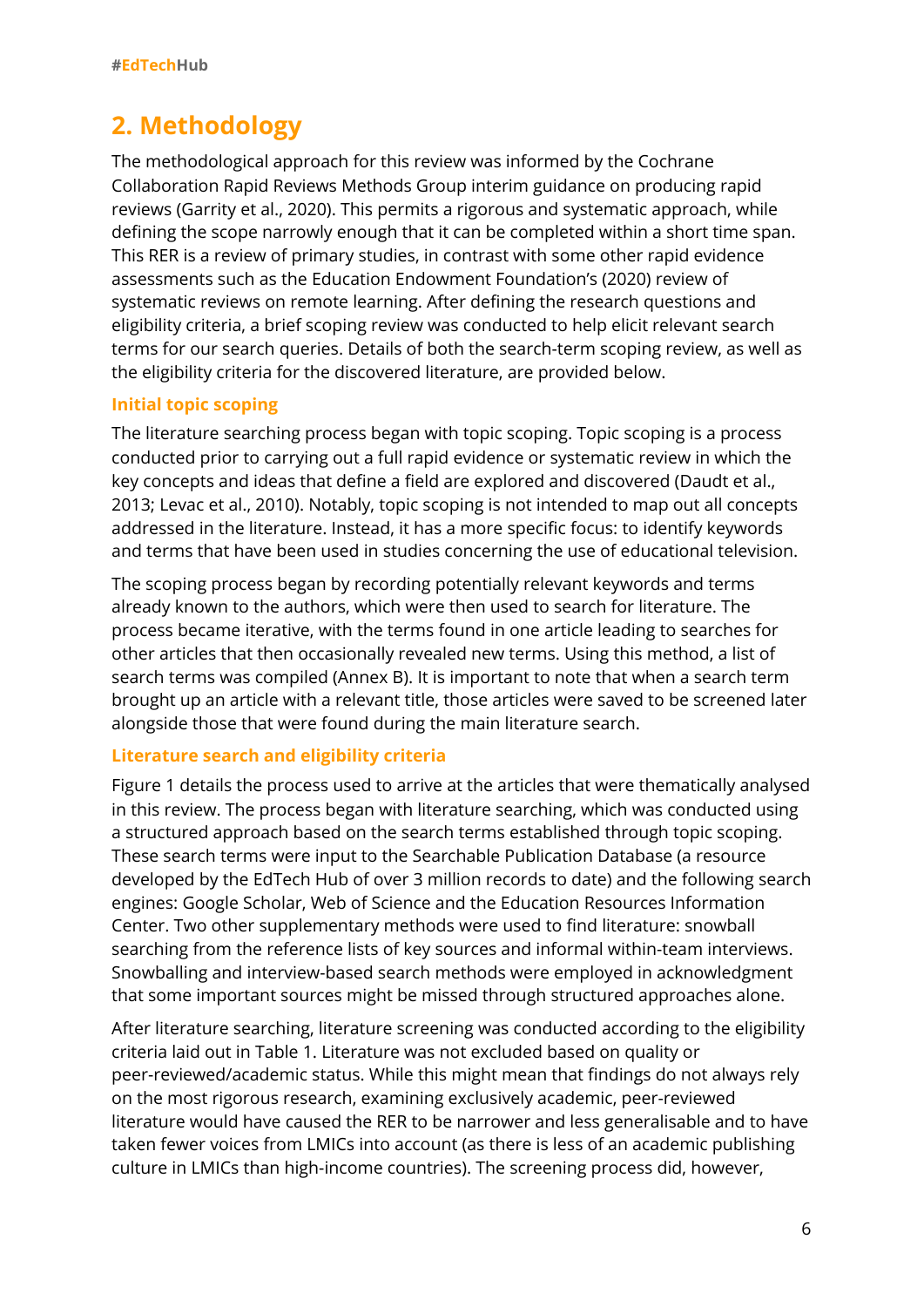involve the exclusion of articles written prior to 2000. This decision was made to ensure that the cited literature was relevant to an ever-evolving technological landscape (Fisch, 2017). Further, the included literature focused exclusively on children between 3 and 18 years. This age range is intended to encompass all children that can meaningfully engage with educational television. As such, this range is inevitably broad. Such breadth is susceptible to criticism, as the media content of interest to preschoolers and late adolescents differs starkly (Valkenburg & Piotrowski, 2017). However, the selection of a wider age range enabled the use of studies from LMIC contexts to support most points made in this review. LMIC studies are prioritised in accordance with the research focus of the EdTech Hub, under which this review is produced. Key educational television research concerning high-income countries is only used to support arguments where LMIC-focused literature remains sparse.



*Figure 1. Literature search and screening process*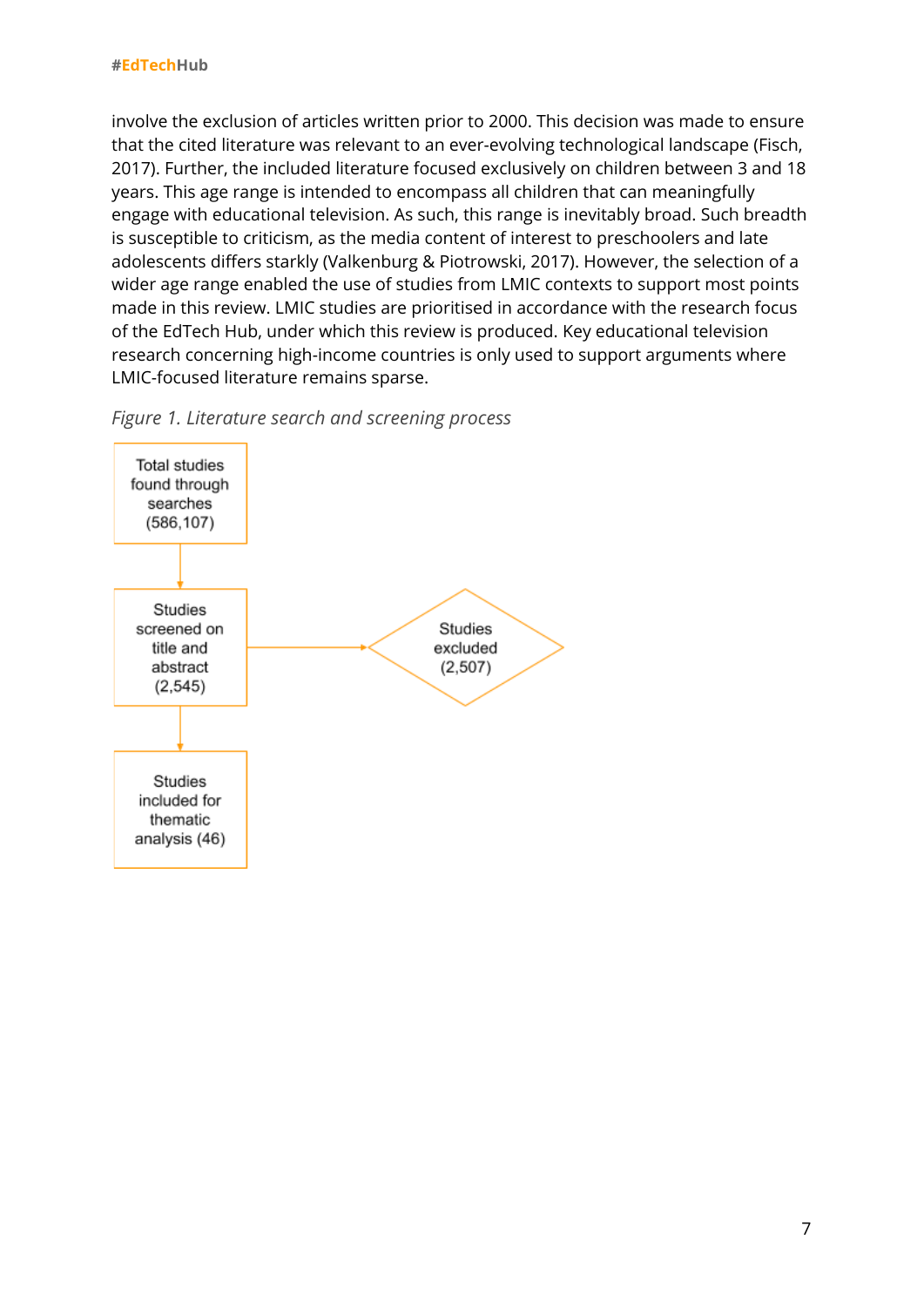| <b>Criterion type</b> | Inclusion criteria |
|-----------------------|--------------------|
| Age                   | 3-18 years         |
| Geography             | <b>LMICs</b>       |
| Literature type       | All                |
| Date                  | 2000-2020          |

#### *Table 1. Eligibility criteria for literature searches and screening*

Upon completion of the literature search and screening process, 46 papers were thematically analysed. This analysis helped address the first research question by uncovering the following four themes: academic outcomes; socio-emotional outcomes; factors surrounding television viewing; and access and cost effectiveness. Each theme is discussed in turn below.

#### **Themes**

A thematic analysis of all papers identified through literature searching and exclusion (outlined below) led to the development of four overarching themes. Within three of these themes, the literature was divided into two subthemes. The themes and subthemes discussed below are:

- Educational television for academic outcomes
- Educational television for socio-emotional outcomes
	- Social reasoning
	- Impairment-specific attitudes
- Interactive co-viewing and additional EdTech platforms
	- The social context of television viewing
	- Television viewing through multimedia platforms
- Accessibility and cost effectiveness of educational television interventions
	- Rural and minority access to television
	- Cost and cost effectiveness

# **3. Findings**

In order to address the second research question concerning policy recommendations, this review provides findings on the four themes listed above that emerged from the literature on educational television use.

#### **3.1. Educational television for academic outcomes**

Research attention has predominantly focused on the relationship between educational television use and academic outcomes. To consider this research, this review focuses on evidence concerning numeracy and literacy. It is acknowledged that some educational content might concern alternate academic topics such as science (e.g. *Bill Nye the Science Guy* and *Ubongo Kids*). Numeracy and literacy are, however, considered to provide a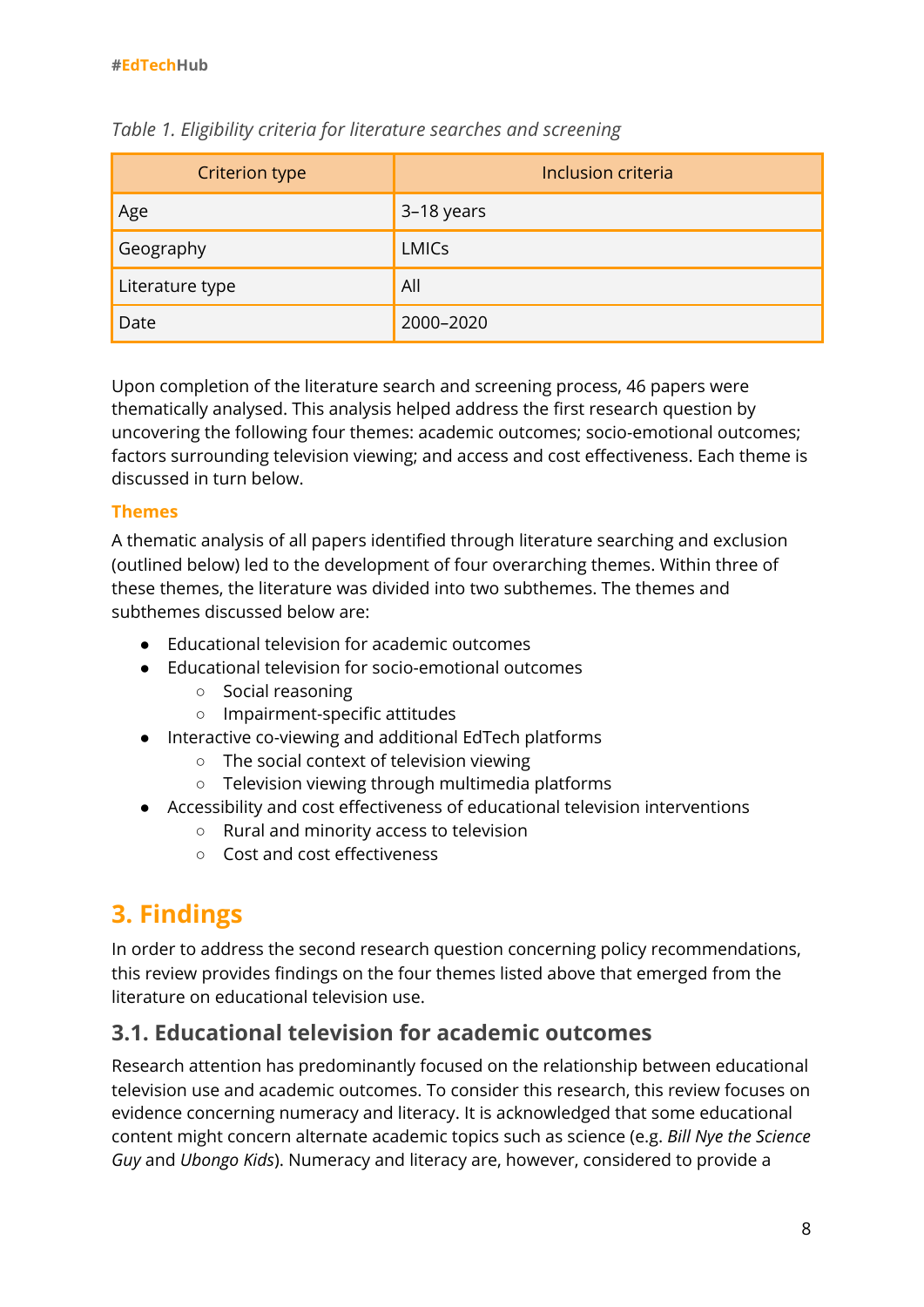worthwhile focus given (a) their prevalence across the educational television literature focusing on academic outcomes and (b) their ability to predict wider academic success as well as other developmental outcomes (Letourneau et al., 2013; Psaki et al., 2017). In this section we report findings from 12 research articles identified through literature searching (marked in Annex A: References).

#### **Findings and implications summary**

- The included studies concerning educational television suggest that it is generally capable of supporting academic outcomes in low-income contexts.
- The research evidence features both controlled and naturalistic designs. The positive results from differing types of study are persuasive evidence for the efficacy of educational television use.
- Educational television best supports learning by making both the narrative and educational content as clear as possible. Effective television programmes also keep the narrative and educational content closely related to one another.

Educational television has regularly been found to make notable improvements to children's learning in LMICs. This statement is strongly supported by evidence concerning *Sesame Street* and its international adaptations. *Sesame Street* is considered to be a key component of the educational television landscape, as the programme and its 30 international versions are broadcast in 150 countries (Matza, 2019). A meta-analysis comprising 16 *Sesame Street* evaluations in LMICs suggested an average effect of d = .29 (Mares & Pan, 2013). Since this meta-analysis, evidence has continued to emerge for the potential benefits of this show (Borzekowski et al., 2019). Confidence in positive findings concerning *Sesame Street* is afforded by the controlled designs used in the cited research: studies in Mares & Pan's (2013) meta-analysis primarily comprised laboratory and quasi experiments; Borzekowski et al. (2019) randomised schools' exposure levels and ensured Sesame Street was completely novel to all study participants. Further, research involving educational television use in unmanipulated home-viewing contexts is also available. This is provided by studies which use caregiver (e.g., mother) reports of *Sesame Stree*t viewership in a longitudinal design (Lee, 2009) and children's ability to recognise characters in a cross-sectional approach (Rimal et al., 2013).

Beyond *Sesame Street*, different programmes appear to have supported academic outcomes in LMICs. *Akili and Me* is an educational animation for early years children broadcasting across 40 countries in sub-Saharan Africa. This programme appears to promote both literacy (b = .29 for letter identification, b = - .77 for 'English skills') and numeracy outcomes ( $b = 23$  for shape knowledge,  $b = .64$  for number recognition,  $b =$ 1.13 for counting) among children in Tanzania (cited statistics, Borzekowski et al., 2019b) and Rwanda (Borzekowski, 2018). Educational animation has also been helpful for numeracy (b = .13) among Tanzanian viewers (age 6-16) of *Ubongo Kids* (a popular show which, like *Akili and Me*, is televised in 40 countries: Watson et al., forthcoming). Considering these studies together gives compelling evidence that international versions of *Sesame Street* and certain other educational television shows aid academic outcomes. Caregivers and policymakers should therefore be aware that certain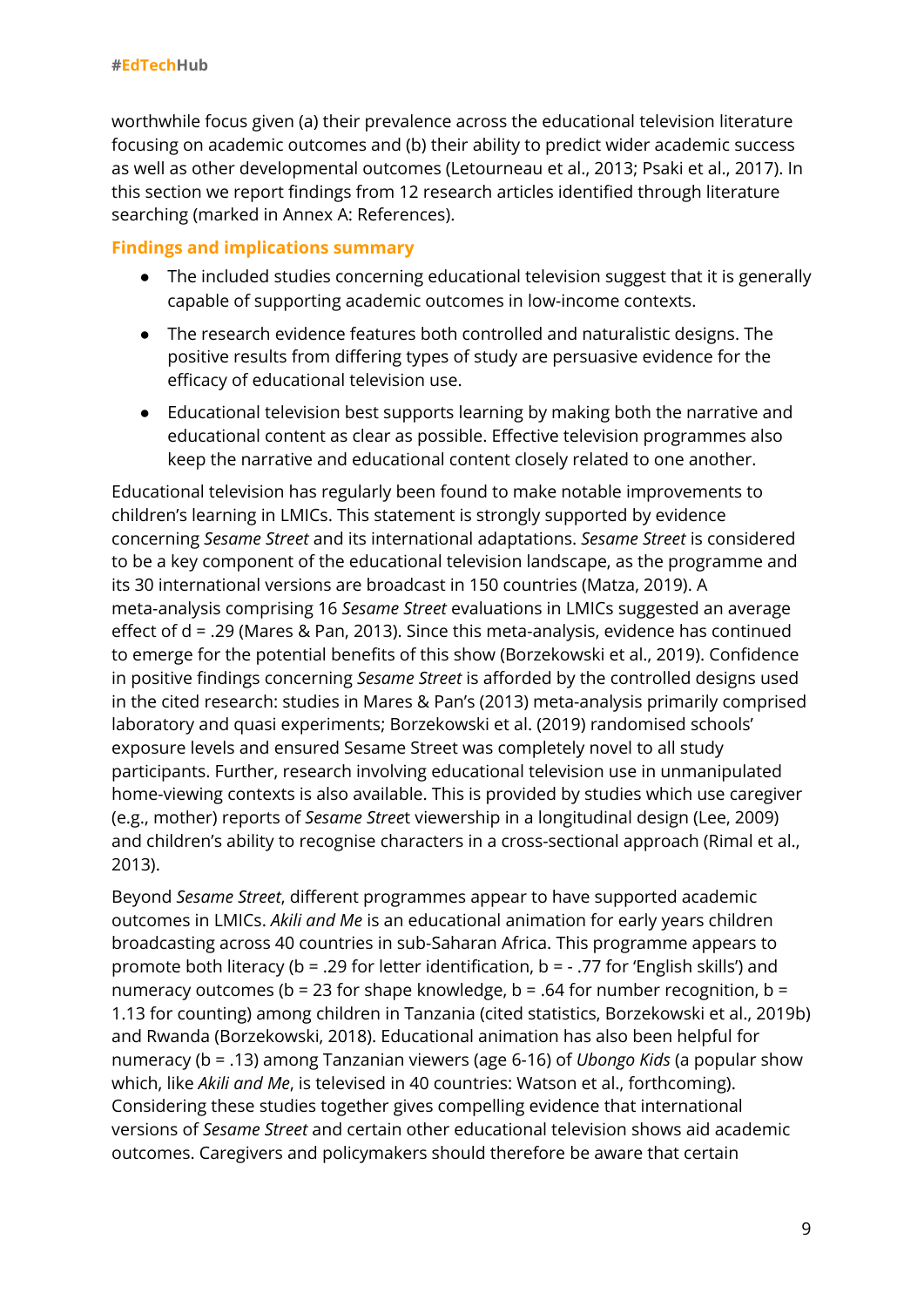educational television initiatives could provide a means of supporting children's academic development both during and after the COVID-19 pandemic.

It must be recognised, however, that certain programmes might promote academic outcomes to a greater extent than others. Efficacious educational television may possess one or more aspects of programme design. A show may have been produced in a developmentally appropriate manner by targeting relevant skills for a narrow age range (consultation with Deborah Nichols, 2020). Alternatively, a show might be built on strong theoretical principles such as the 'capacity model' (Linebarger & Piotrowski, 2010): this model proposes that viewers' learning capacity is determined by (a) their processing of narrative, (b) their processing of educational content and (c) the distance between narrative and educational content (Fisch, 2004). For example, the efficacy of *Ubongo Kids* in improving academic outcomes can be explained in terms of maximising child comprehension (Watson et al., forthcoming), in accordance with the capacity model. *Ubongo Kids*' creators conduct regular formative research to ensure that the programme material is presented in a clear manner so as to reduce processing demands (Fisch, 2004). *Ubongo Kids* also uses the same characters in each episode which reduces narrative processing demands by ensuring that children have pre-existing programme knowledge (Piotrowski, 2014). Additionally, stories are interwoven with educational content, minimising the distance between narrative and educational content (Fisch, 2004). Practitioners involved in the creation of educational content should take care that their programme design processes are likely to promote academic outcomes. Caregivers can assess potential usefulness of television programmes using criteria offered by the capacity model.

#### **3.2. Educational television for socio-emotional outcomes**

The benefits of educational television can go beyond academic outcomes to encompass other outcomes that are pivotal to child development: namely, socio-emotional outcomes. The holistic perspective on learning is crucial, not only to ensure that EdTech initiatives for international development are building rounded citizens for the 21st century, but also because such socio-emotional dimensions are strongly associated with successful learning in core subject areas (e.g., Lei et al., 2018). Accordingly, we report the associations found between educational television use and improved socio-emotional outcomes. Socio-emotional learning can be defined as "*the process of developing the ability to recognize and manage emotions, develop caring and concern for others, make responsible decisions, establish positive relationships, and handle challenging situations effectively*" (CASEL, 2005, p. 1).

The identified educational television research concerning socio-emotional outcomes (comprising ten items marked in Annex A: References) broadly relates to two distinct topics: *socio-emotional outcomes* and *impairment-specific attitudes*. Socio-emotional outcomes concern children's interpersonal outlook, including attitudinal patterns that relate to inclusiveness, cooperation, peer pressure, bullying and conflict (sub-theme 1). Impairment-specific attitudes are patterns of socio-emotional responses to those with disabilities and medical conditions in particular, such as HIV or AIDS (cf. Mares & Pan, 2013 for precedence of this classification, sub-theme 2).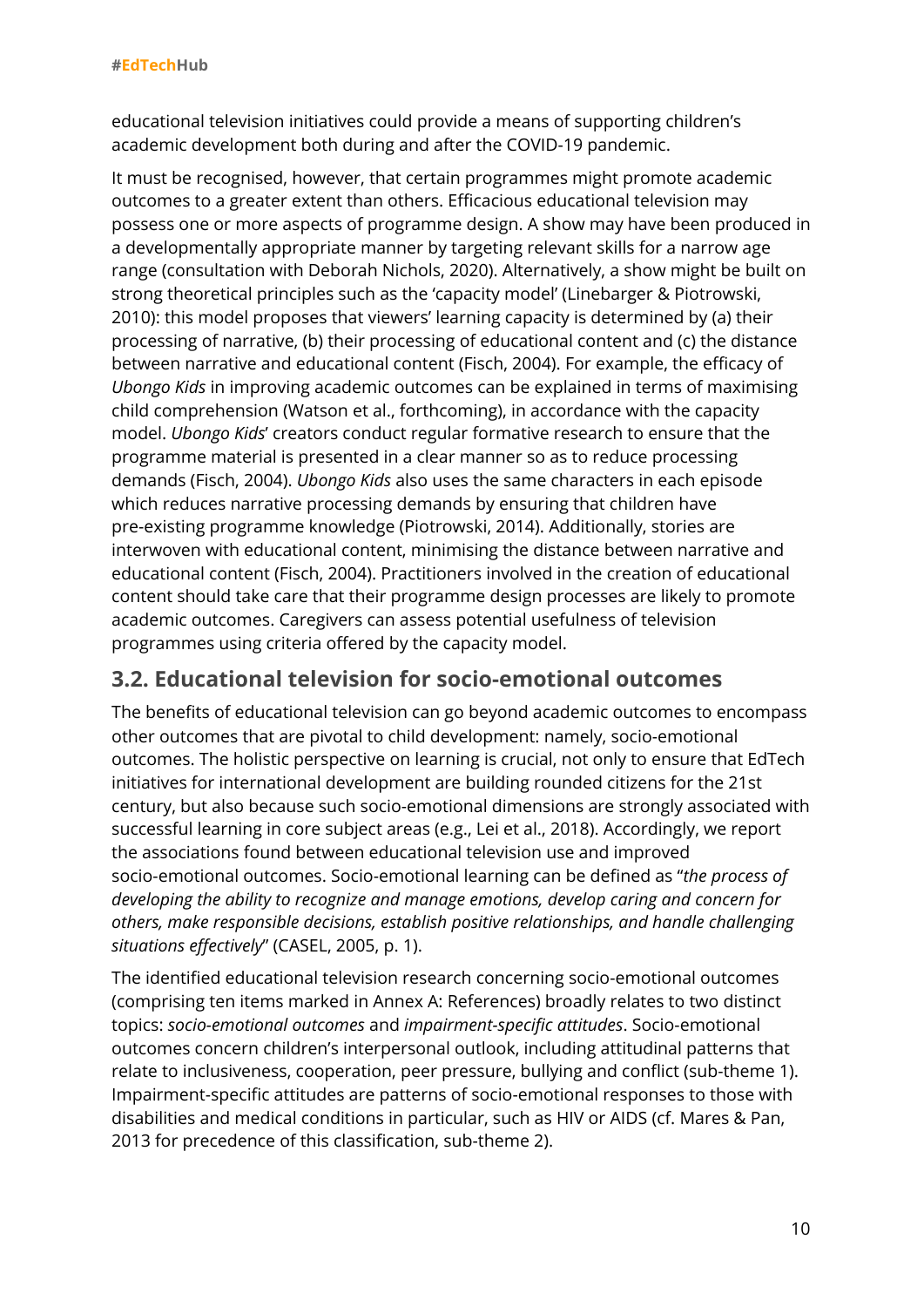#### **Findings and implications summary**

- Studies in South Asia and sub-Saharan Africa have suggested that educational television can support the development of prosocial skills such as sharing, cooperation and conflict resolution.
- Such findings should inform both caregivers and policymakers that prosocial reasoning can be enhanced through exposure to appropriate educational television.
- Viewing educational television shows featuring characters with disabilities has promoted positive attitudes towards those with medical conditions, including physical disabilities and HIV/AIDS.
- Policymakers and caregivers might therefore encourage child viewership of educational television shows using contextually appropriate characters to deliver prosocial messages.

#### **Social reasoning**

Educational television productions have often sought to improve socio-emotional outcomes. For example, *Sesame Street* endorses inclusivity through displays of peaceful cooperation among learners with observable diversity, including ethnicity and religion (Moland, 2020). In particular, engaged exposure to educational live action television has been found to help children to respond appropriately to challenging socio-emotional situations according to research on *Sesame Street* in India (Borzekowski et al., 2019). In the data collection for this study, children were shown picture cards that simulated challenging situations including bullying, peer pressure, conflict resolution, good versus bad touch, jealousy and getting lost. Participating children were then asked to indicate how they would handle the hypothetical situation (Borzekowski et al., 2019). The socio-emotional influence of exposure found corresponding support in Tanzania as it was positively associated with measures of empathy (or emotion recognition), cooperation and sharing (Borzekowski & Macha, 2010). These results suggest to policymakers and caregivers that certain educational television initiatives are capable of advancing children's social reasoning skills.

### **Impairment-specific attitudes**

Educational shows in LMICs have consistently sought to promote favourable attitudes towards those with medical conditions (Mares & Pan, 2013). This is shown by their frequent inclusion of differently abled characters. In Bangladesh, children have viewed the UNICEF animation series, *Meena*, and the local variant of *Sesame Street*, *Sisimpur*, both of which featured disabled characters in key roles (Šiška & Habib, 2013). Similarly, a Canadian co-production of *Sesame Street*, *Sesame Park*, included a Muppet character called Katie, who used a wheelchair due to her physical disability. The manner in which these characters were included in *Meena*, *Sisimpur* and *Sesame Park* has demonstrated the normalcy of interaction between those who are differently abled. This point is supported with regard to *Sesame Park*. When children observed the natural interactions between Katie and other characters in Sesame Park, they became increasingly able to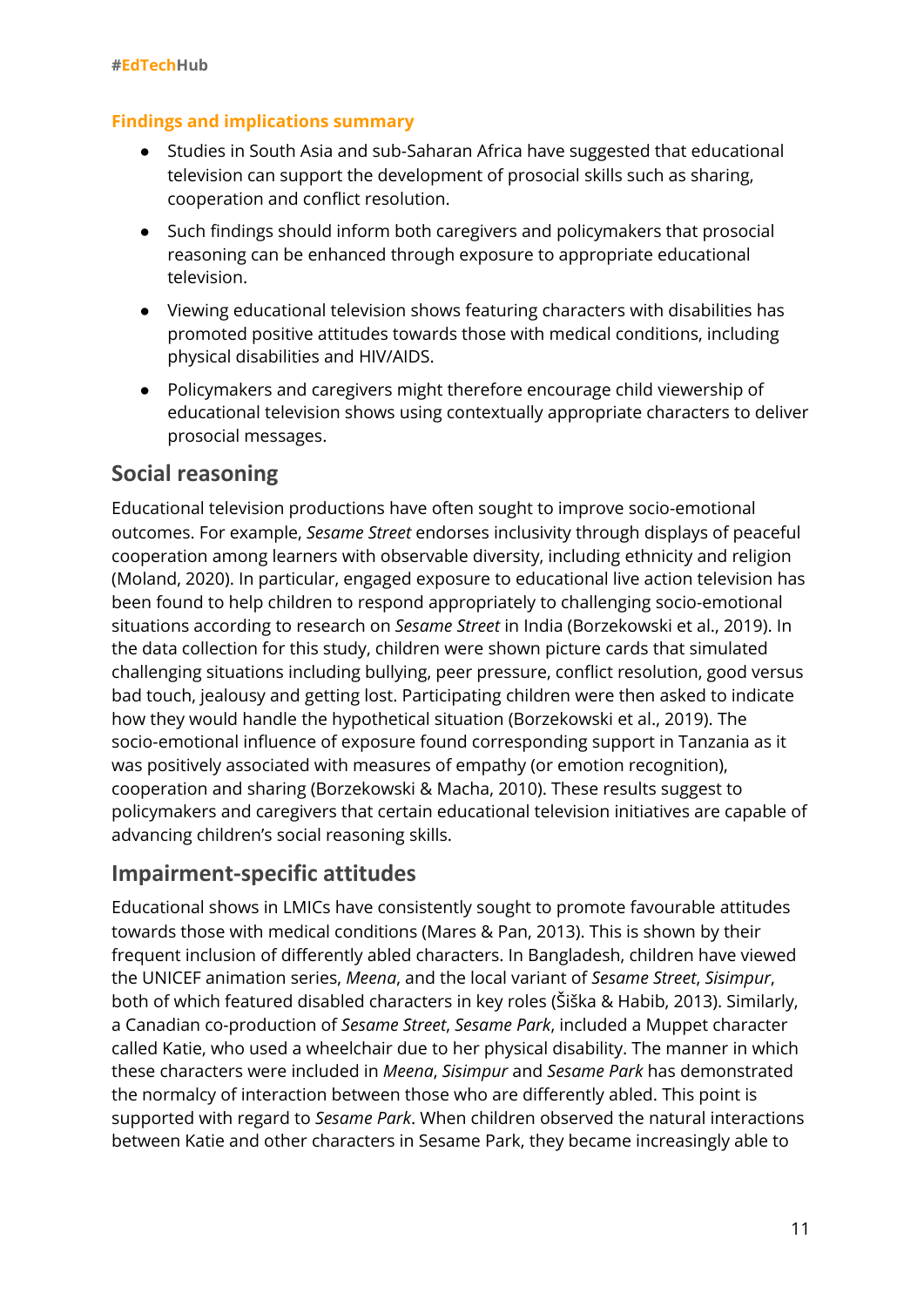"*identify with [those possessing physical disabilities] and see them as accomplished and valuable members of society*" (Segal et al., 2002, p. 373).

Educational programmes that appear to address impairment-specific attitudes have frequently concerned HIV/AIDS. Tanzanian children with greater exposure to Kilimani Sesame were more likely "*to say that an HIV positive child could play with others and that they would invite an HIV positive person into their home to share a meal*" (Borzekowski & Macha, 2010, p. 302). Similarly positive effects on HIV/AIDS understanding have been unearthed for television content such as Junction Juniors, a soap opera segment of the Kenyan show, *Know Zone* (de Block, 2012). Discussion of pilot Junction Juniors content where a daughter found that her mother had HIV led a caregiver to suggest that the content benefited viewers' HIV/AIDS understanding both directly and indirectly. Direct benefit was reportedly delivered as the show provided children with additional information on the condition. Indirect benefit was provided as Junction Juniors facilitated discussion on a topic that children and their caregivers could otherwise have been too embarrassed to address.

These findings have several implications. Policymakers should continue to support educational programmes that seek to promote respect towards, and positive perceptions of, those with medical conditions and disabilities. Caregivers could also become more confident that educational television viewing helps their children act in a more appropriate manner towards others (regardless of impairment). Lastly, practitioners responsible for content creation should continue to integrate characters that have medical issues pertinent to viewers' cultural contexts. Indeed, there appears to be ongoing progress in this regard: popular educational programmes have recently introduced characters who have autism (Julia in *Sesame Street*) and albinism (Amani in *Ubongo Kids*, as discussed in Watson, 2020).

# **3.3. Interactive co-viewing and additional EdTech platforms**

Co-viewing and supplementing children's educational television viewing with access to other EdTech platforms (e.g., educational apps) could help viewers to make the most of educational television. Considering how the effects of educational television viewing might be amplified is especially relevant during the COVID-19 pandemic, as television viewing is likely to become a more popular activity. The literature concerning factors around television use derive from 14 studies (marked in Annex A: References) and can broadly be divided into two sub-themes. Namely, the social context of television viewing (sub-theme 1) and the use of multiple platforms including television to access educational material (multi-platform viewing: sub-theme 2).

#### **Findings and implications summary**

- Co-viewing can occur in both school and home contexts. This co-viewing can bring about direct benefits, if question-based discussion of televised content shifts the child-viewer's learning experience from a passive to an active one. Indirect benefits can also be obtained if adult co-viewers are guided on how to deliver (non-televised) educational content to children from television shows.
- In accordance with these findings, practitioners should develop educational television shows in ways that promote interactive co-viewing, and policymakers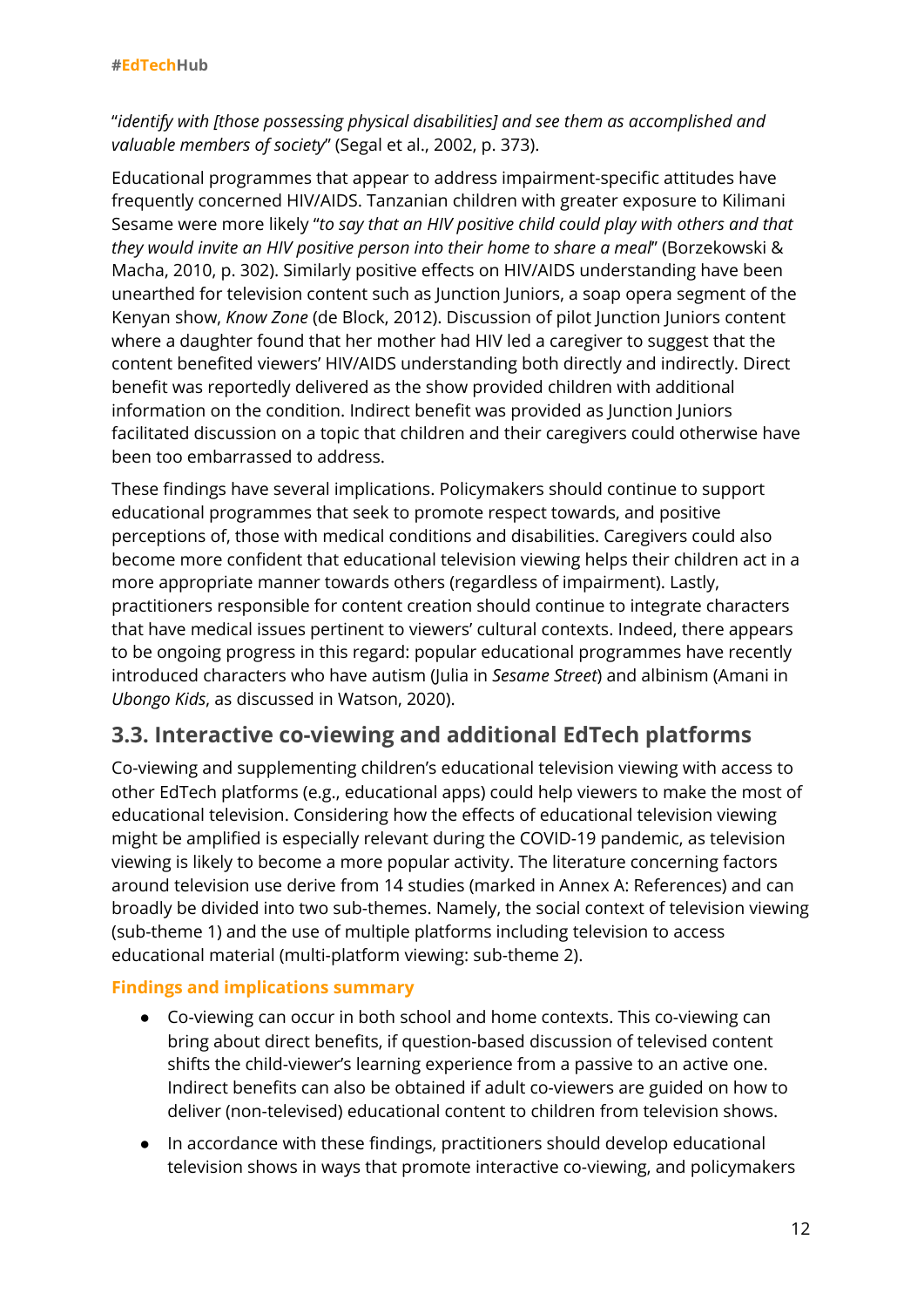should seek to support projects that engender interactive co-viewing experiences.

- It is increasingly likely that televised content will also be accessed through additional media platforms. The limited research available on children supplementing television-based learning through access to other EdTech suggests that this could be a better way of engaging with educational television than watching television content only, but more evidence is needed.
- While the available literature concerning multi-platform access to television content suggests this to be positive for television viewing, the corpus currently appears too scarce to inform policy. Policymakers and practitioners should therefore continue to investigate the delivery of television-based interventions on additional platforms.

#### **The social context of television viewing**

Educational television has often been viewed in the company of others: a practice known as co-viewing. In school settings, television co-viewing might have occurred with a teacher. In the home setting, children could have co-viewed programmes with their own or a friend's caregiver. Lower-income caregivers and their children in American contexts could even be perceived to interact with television in a manner similar to how middle- and upper-income families interact with books (Linebarger et al., 2013). Interactive co-viewing (i.e., active mediation, Buijzen & Valkenburg, 2005) is where co-viewers comment on, judge and explain television content, which is likely to provide several important benefits to learners. It has been recognised that interactive co-viewing "*can change the otherwise 'passive' viewing experience into one where children actively question content*" (Lackner 2000, p. 6; Lillard et al., 2015). Additionally, where adult-led questioning occurs, children could have been benefited to a greater extent from exposure to educational television. Research has suggested that open-ended questioning from a co-viewing adult concerning (a) mathematics or (b) the storyline and socio-emotional issues promoted learning among child viewers (Morgenlander, 2010). There could also have been indirect benefits. For example, adults might have taken child learning-centred ideas from episodes co-viewed with children and then used these ideas to support later child learning away from the television. This point is reflected in Cahill and Bigheart's (2016) suggestion that school librarians should apply ideas from educational television shows to their storytime sessions. In the context of COVID-19, it is acknowledged that co-viewing opportunities are now likely to be limited outside of children's immediate households. Yet, it could remain beneficial for practitioners to develop educational television programmes in ways that facilitate interactive child-caregiver or child-sibling co-viewing. Policymakers might also support those educational television projects that promote interactive co-viewing practices appropriate to applicable social distancing guidelines.

Certain environments could be more supportive of beneficial child-caregiver or child-sibling co-viewing. Such environments might involve a shared engagement in programme content among co-viewers (Wang, 2014). The likelihood of shared engagement could be increased by watching television content in a setting absent of "*food/snacks, toys [and non-co-viewing] adults' talking*" (Wang, 2014, p. 28). Regarding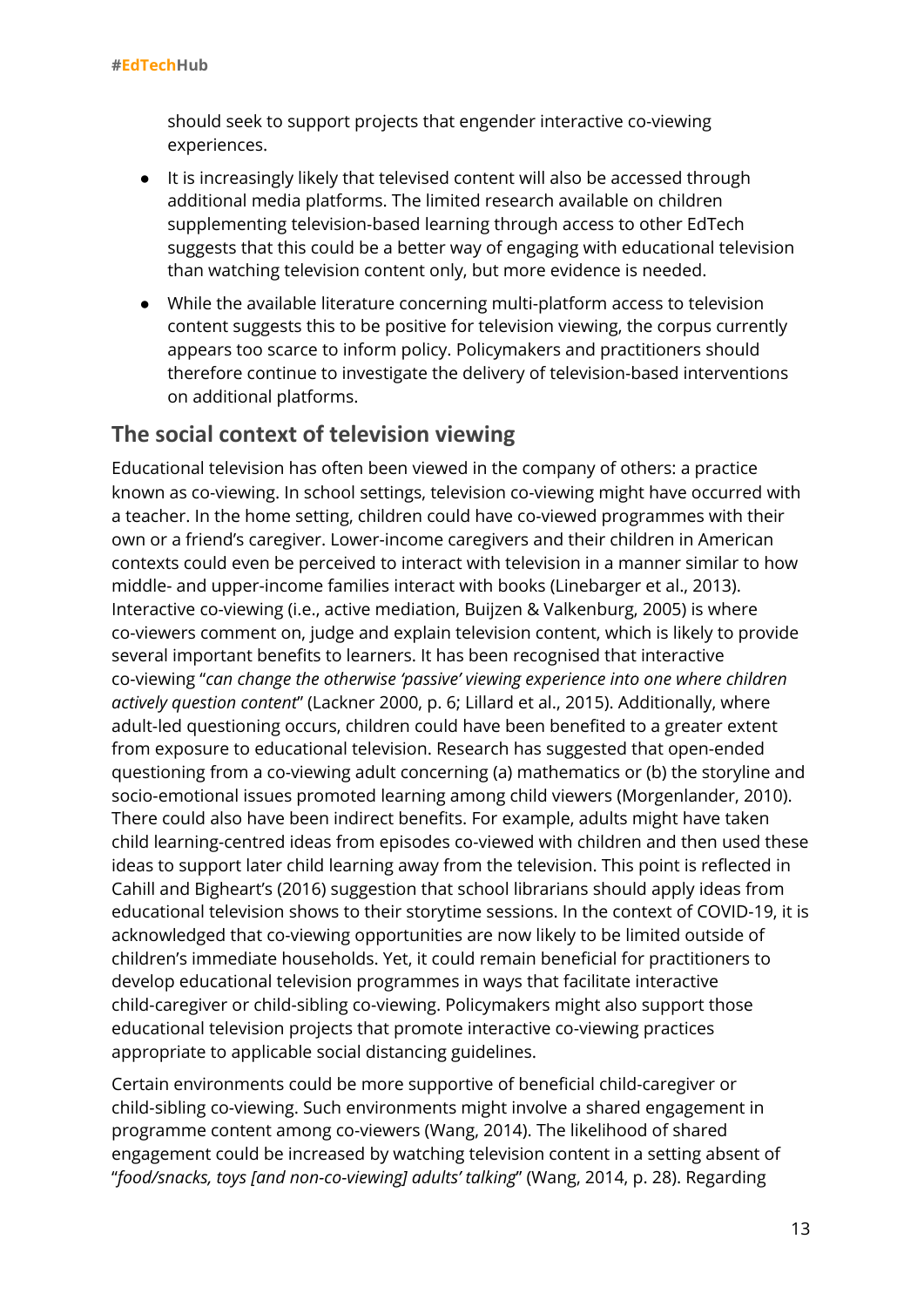child-caregiver co-viewing, an adult's educational background and expertise with the televised subject matter would also affect the likelihood of beneficial co-viewing (Fisch, 2004). Adult co-viewers watching educational television with children could therefore attempt to create an environment facilitative of co-viewing and even familiarise themselves with the broadcast educational content, if they were aware of this before viewing.

## **Television viewing through multimedia platforms**

Another factor that might affect television viewing is whether programme materials are also accessed through different media platforms. This is an important consideration, as programme makers have strived to research the integration of educational television content with new technologies (Ballagas et al., 2011). Accordingly, children have become "*increasingly able to experience the content of their favorite television programs on multiple platforms*" (Lavigne et al., 2012, p. 117). Indeed, children are becoming more likely to choose an alternate media platform to television to consume their educational television content, particularly in America (Nichols, 2020). However it should be noted that there is a relative scarcity of research concerning multiplatform educational programming (Anderson et al., 2013).

The literature indicates that learning is supported when educational television viewing is supplemented by access to other EdTech platforms. Experimental research concerning *Cyberchase* suggested that the programme's effects were more consistent among those exposed to both online games and videos than either platform separately (Fisch et al., 2010; Fisch et al., 2014). These positive findings correspond with research indicating that learning from a non-technological project was enhanced by exposure to an intervention involving video content and associated online games delivered simultaneously (Flagg, 2016). The cited articles could suggest that the viewing of televised material on multiple EdTech platforms supports learning, yet these articles come from a corpus that is too scarce to inform policy. As such, policymakers and practitioners should encourage or carry out further investigation. Practitioners responsible for the creation of televised content should seek to provide quality educational material (noting the principles described above in the section, 'Educational television for academic outcomes') that can be used on the most popular platform in any given context.

# **3.4. Accessibility and cost effectiveness of educational television interventions**

This section examines the educational television literature regarding access and cost effectiveness. These are issues of persistent importance to educational policymakers, which have likely assumed even greater relevance after the inception of the COVID-19 pandemic. The economic implications of COVID-19 could mean that policymakers responsible for allocating educational resources are now operating within tighter budget constraints. It is also now vital to focus on the accessibility of educational interventions, given the widespread school closures which reduce the current opportunities for regular formal schooling. The research falling under Theme 4 has been organised into two subsections: access to educational television among rural and minority populations (sub-theme 1), and the costs and cost effectiveness of educational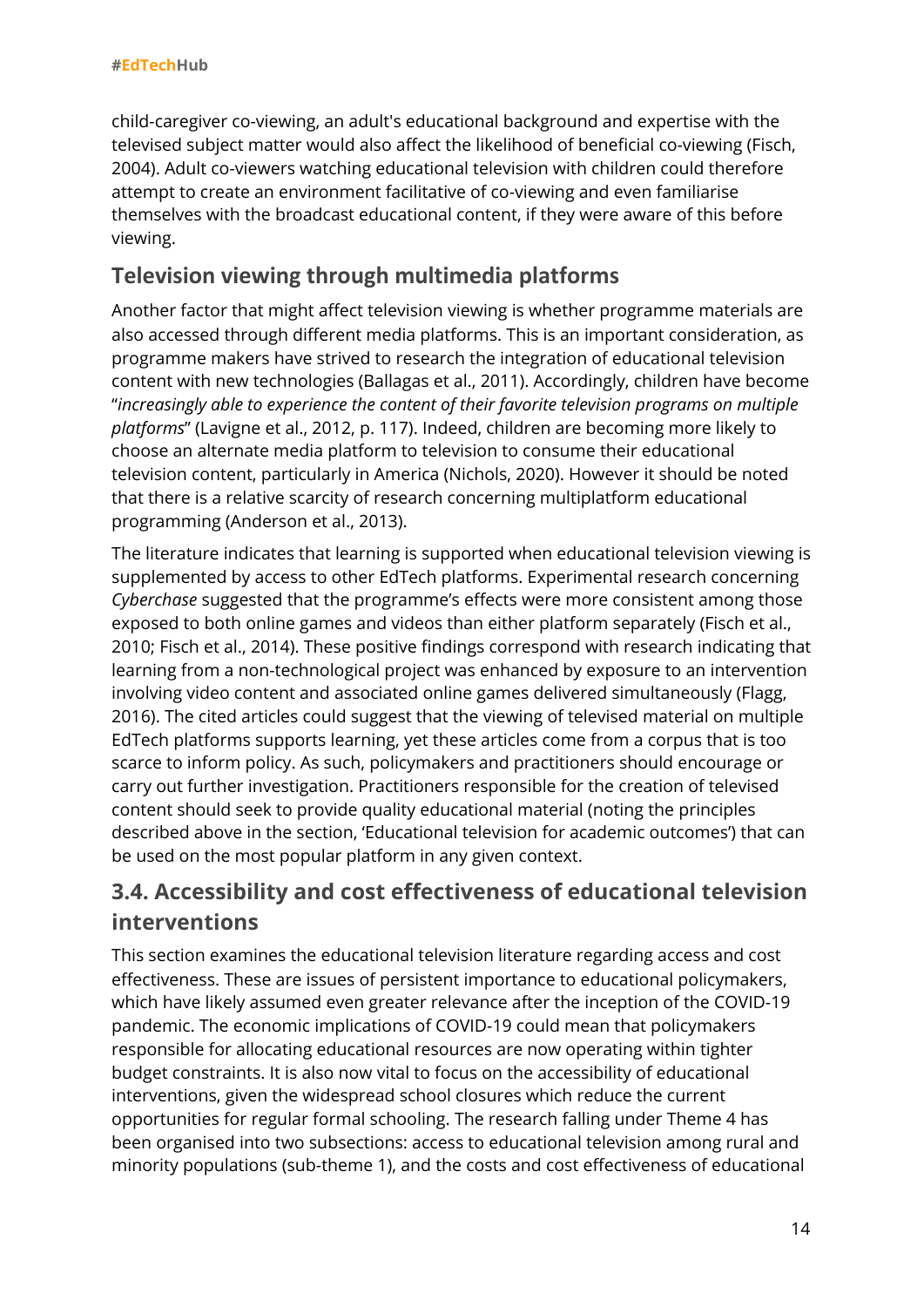television (sub-theme 2). In covering these topics, we present information from 12 articles identified through literature searching (marked in Annex A: References).

#### **Findings and implications summary**

- Television programmes intended for at-home viewing are a viable means of delivering educational content to low-income contexts. The identified literature suggests that household television access is widespread in low-income settings. It is not, however, ubiquitous and viewership of educational shows might be greater among those in urban environments.
- Television-based projects involving both technology provision and teacher support have been shown to contribute to the reduction of educational inequalities within low-income countries.
- While cost-effectiveness analysis concerning educational television initiatives has been scarce, the single recent result identified suggests that a Tanzanian-produced television show has been highly cost-effective.
- These findings indicate that appropriate educational television interventions are a viable option to policymakers seeking to carry out high-value interventions in LMICs. Accordingly, policymakers might consider increasing access to television technology in rural areas and schools (in a manner complicit with appropriate social distancing policies due to COVID-19).

#### **Rural and minority access to television**

The identified literature frequently considers access to educational television. Articles report that levels of television ownership are relatively high across low-income nations. One example is in Tanzania with 24% of children aged 6-16 living in households with a television (Watson et al., forthcoming, see also Engle et al., 2011; Mares & Pan, 2013; Trucano, 2005). In most LMICs, broadcast technologies (like television and radio) reach larger audiences than internet-based EdTech. Correspondingly, there are a large number of viewers of both television and specific educational television shows. Analysis of a national survey of Tanzanian children suggested that one in six had recently viewed the locally produced educational television programme, *Ubongo Kids* (Watson et al., forthcoming). Additionally, almost half of a national sample collected in Bangladesh viewed television every day (Khan et al., 2007, as cited in Mares & Pan, 2013). It must be acknowledged, however, that television viewership and access are not ubiquitous in either of these countries. Despite the reach of broadcast media in low-income contexts, potential investors in television interventions should seek to verify that this pattern applies to their operating context (which could, for example, be more conducive to the delivery of television-style content on mobile platforms). Moreover, viewership of broadcast television might be more common among children in urban areas. Among the regular television viewers in Bangladesh, 83% of children in urban locations and 58% of children in rural locations watched the local version of *Sesame Street*, *Sisumpur* (Mares & Pan, 2013, p. 141). Policymakers considering investing in television programmes intended for home viewing should examine levels of television access both nationally and between urban and rural areas. These could have important implications: the high country-wide viewership levels in Tanzania and Bangladesh do not exclude the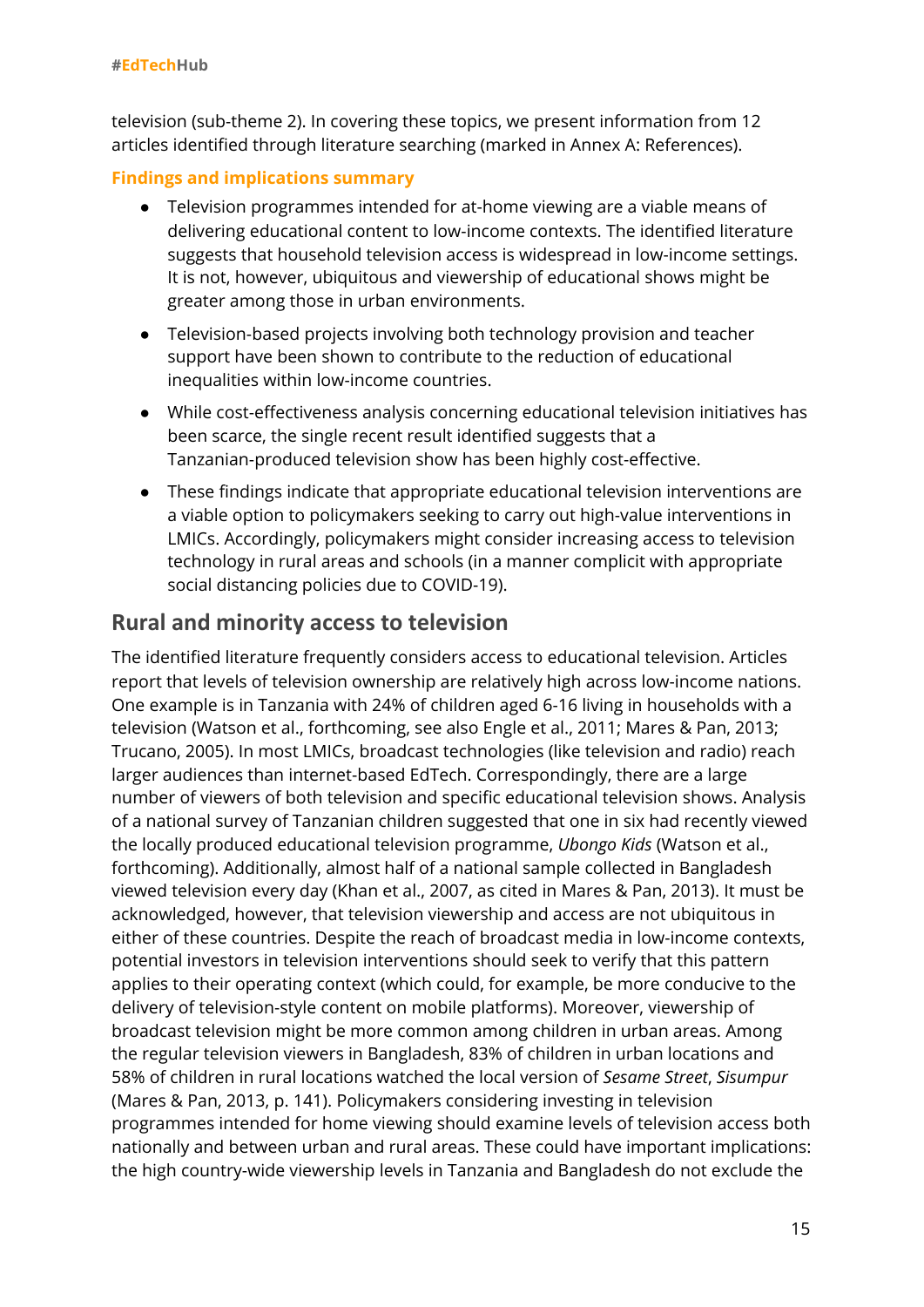possibility that home-viewing television interventions could benefit rural areas to a lesser extent. As such, policymakers should exercise care such that EdTech investments do not exacerbate within-country educational inequalities (for further discussion of this concept, see Kelley-Salinas, 2000).

These considerations notwithstanding, it is possible that television initiatives can promote equitable access to educational resources. This appears to have been a key objective during the inception of television in India, where the medium originally focused on "*the cause of the marginalised*" (as demonstrated by the Kheda Communication Project: Shitak, 2011, p. 1). The Kheda Communication Project involved the provision of 650 television sets across 400 villages. This initiative might be described as an "*innovative experiment in using television for empowerment and participatory rural development*" (ibid, p. 9). This description reflects the fact that the television initiative covered "*controversial subjects such as caste discrimination [and] alcoholism*" of interest to multiple age groups, which were created through participatory programme making (ibid). Policymakers and practitioners should therefore recognise that where educational television interventions are supported by the provision of appropriate technologies, they could conceivably increase access to educational opportunities in an equitable manner.

Further, where educational technologies are used appropriately, these "*could contribute to solving traditional learning gaps, reducing the educational lag of the adult population, and consolidating a national education system that offers quality services to all sectors of society*" (Kelley-Salinas, 2000, p. 25). To support this point, it should be recognised that the *Telesecundaria* programme in Mexico has been operational for 52 years and currently forms the basis of education in 6 out of 10 public high schools (Gobierno de Mexico, 2020).

The key elements of the *Telesecundaria* course are a 15-minute television programme shown in class, accompanying textbooks and teacher guides, and the active involvement of the teachers themselves. The programme has contributed to substantial increases in student enrolment in Mexico where, twenty years ago, it was noted that the *Telesecundaria* "*appears to be the only way to serve a growing, scattered, and diverse potential population of middle school children*" (Kelley-Salinas, 2000, p. 33). The longstanding efficacy of the programme might be attributed to the fact that it (among other things) uses appropriate technologies, requires community participation, and involves extensive and continuous teacher training (Kelley-Salinas & OECD, 2000). The success of *Telesecundaria* suggests that policymakers could support the use of appropriate television learning within school-centred projects (in accordance with schooling restrictions in the context of COVID-19) to support a reduction in within-country inequalities. More specifically, policymakers could favour those television-based projects that involve both community participation and ongoing teacher training, as the success of previous projects has been attributed in part to these features.

## **Cost and cost-effectiveness**

Reference to the low cost and high cost-effectiveness of educational television initiatives is common in the research literature. (Borzekowski, 2018, p. 58), for example,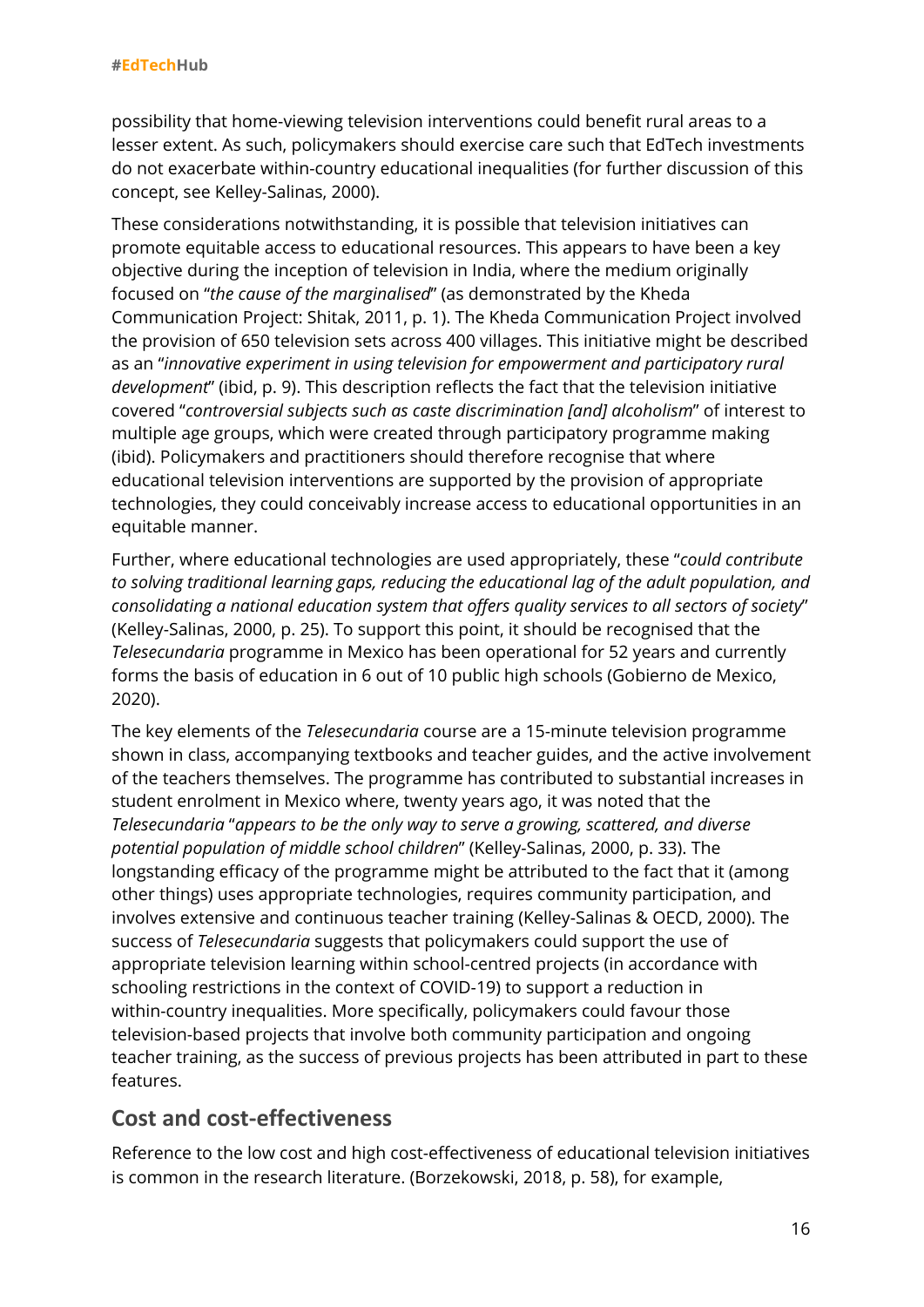recognises that "*television in developing countries can serve as a cost-effective way to influence and affect learning*". It is also noted that television-based initiatives have relatively low ongoing costs (Trucano, 2005). When considering learning in out-of-school contexts, these assertions correspond with the identification that existing television ownership in LMICs is significant (e.g., Engle et al., 2011). This means that educational shows can be accessed by large numbers of home viewers, without the need for new technologies to be purchased.

Despite frequent reference in the literature to educational television being a low-cost intervention, only a few sources (published after 2000) give cost data. Among the multiple annual cost estimates available for the Mexican *Telesecundaria* project, the most recent estimate (for 1997) was just under USD\$1,170 per pupil (identified by Perraton, 2005). Using data from a slightly earlier time (1996), *Telesecundaria* schools were found to be "*no more than 16% more expensive per student*" than general lower secondary schools, despite *Telesecundaria* schools having far lower student/class ratios (Wolff et al., 2002, p. 147). Additionally, Brazil's *Telecurso* programme for school leavers attempting to take primary and secondary exams cost approximately \$26 per student (for the entire course: Wolff et al., 2002). *Telecurso*, like *Telesecundaria*, went beyond the delivery of televised material, as it also involved teacher supervision and the provision of complementary written materials. Conversely, a non-published study concerning community screenings of the Indian variant of *Sesame Street* reported per-person per-screening costs of around 16 cents (Batada et al., 2016). This project involved episode screenings from televisions atop repurposed vegetable carts, brought to urban locations by local performers. Lastly, data concerning the broadcast of *Ubongo Kids* in Tanzania suggested that its per-person per-year costs were approximately 1 cent (Watson et al., forthcoming).

While the limited cost estimates identified appear disparate, the differences could be explained by the nature of television interventions. Higher cost estimates have concerned television interventions involving both teaching staff and the distribution of accompanying learning materials (Perraton, 2005; Wolff et al., 2002). The project involving screening of the Indian *Sesame Street* co-production involved neither of these features (Batada et al., 2016). Similarly, the very low per-person estimate identified for *Ubongo Kids* was based only on the costs surrounding the provision of televised content (Watson et al., forthcoming). Accordingly, policymakers should understand that the educational television interventions with the lowest costs per person are those that involve only the provision of television content. Yet even school-based television interventions (where appropriate during the COVID-19 pandemic) could be recognised as relatively low cost given that the *Telesecundaria* project was found to be comparable in price to conventional schooling, despite student-teacher ratios being lower.

It might also be recognised that comparing (or estimating) the costs of educational television programmes is dependent on (desired) programme quality. High quality content will typically cost a greater amount (Piotrowski, 2020). This might be due in part to the requirement for an iterative programme development process, where cases in which produced content found not to be enjoyable or educational informs the revision of television material (Nichols, 2020). This said, programme makers could seek to increase the likelihood of creating quality content from the outset by considering the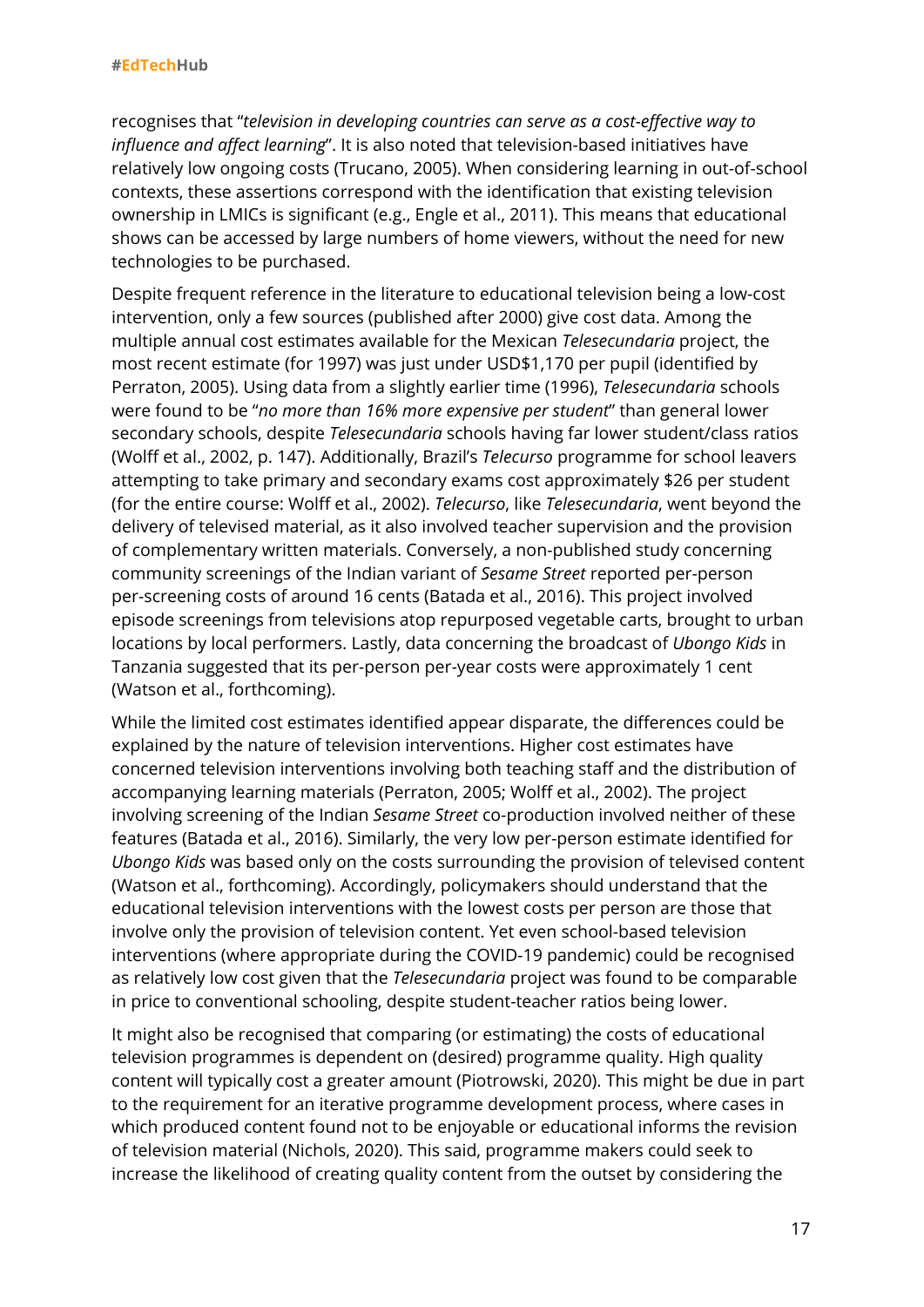appropriate research evidence, aligning the curriculum with the way that children learn and accounting for the local context (ibid).

Recent literature providing cost-effectiveness information relating to educational television programmes has been particularly scant (Mares & Pan, 2013). Various articles concerning educational television viewership that claim to give cost-effectiveness information provide insufficient data to compute an effect relative to amount spent. This was the case in both Wolff and colleagues' (2002) discussion of the *Telesecundaria* programme and Batada, Banerjee and Subramanian's (2016) examination of a *Sesame Street* co-production in India. Only one piece of research (post-2000) was identified that provides a cost-effectiveness comparison featuring a television intervention (Watson et al., forthcoming). This article suggests the cost-effectiveness analysis estimate for the ongoing operations of *Ubongo Kids* to be considerably superior to those for all other forms of (non-television) interventions calculated using the same method. It must be recognised, however, that this finding concerned a specific television show in one low-income nation and was partially derived from a cross-sectional model (which could be considered less precise than approaches using longitudinal data). Those responsible for policy during the COVID-19 pandemic and beyond would therefore benefit from additional cost-effectiveness analysis findings featuring different shows, contexts and methods of establishing influence. If subsequent research were to support the identified *Ubongo Kids* finding, policymakers should recognise that educational television interventions provide a highly cost-effective means of improving learning outcomes.

# **4. Recommendations**

Through analysis of the educational television literature, four core recommendations emerged concerning the use of educational television during and after the COVID-19 pandemic:

- Policymakers and caregivers interested in promoting children's academic outcomes should consider employing educational television. This is supported by evidence concerning educational shows broadcast to home viewers in different parts of the world.
- Similarly, viewing appropriate educational television content can advance socio-emotional outcomes. The creators of television programmes who are interested in socio-emotional development might seek to pursue this objective through the integration of characters with differing levels of ability.
- Research suggests that the effects of educational television on child learning outcomes could be enhanced by interactive child-adult co-viewing. Teachers and caregivers could attempt to engage in co-viewing, although social distancing policies and limited school access during the COVID-19 pandemic might restrict co-viewing opportunities involving members of different households.
- Policymakers could consider educational television initiatives when seeking to promote resource allocation, as the (limited) literature suggests that programmes intended for home viewing are highly cost effective. Policymakers should, however, take care that their support of such initiatives does not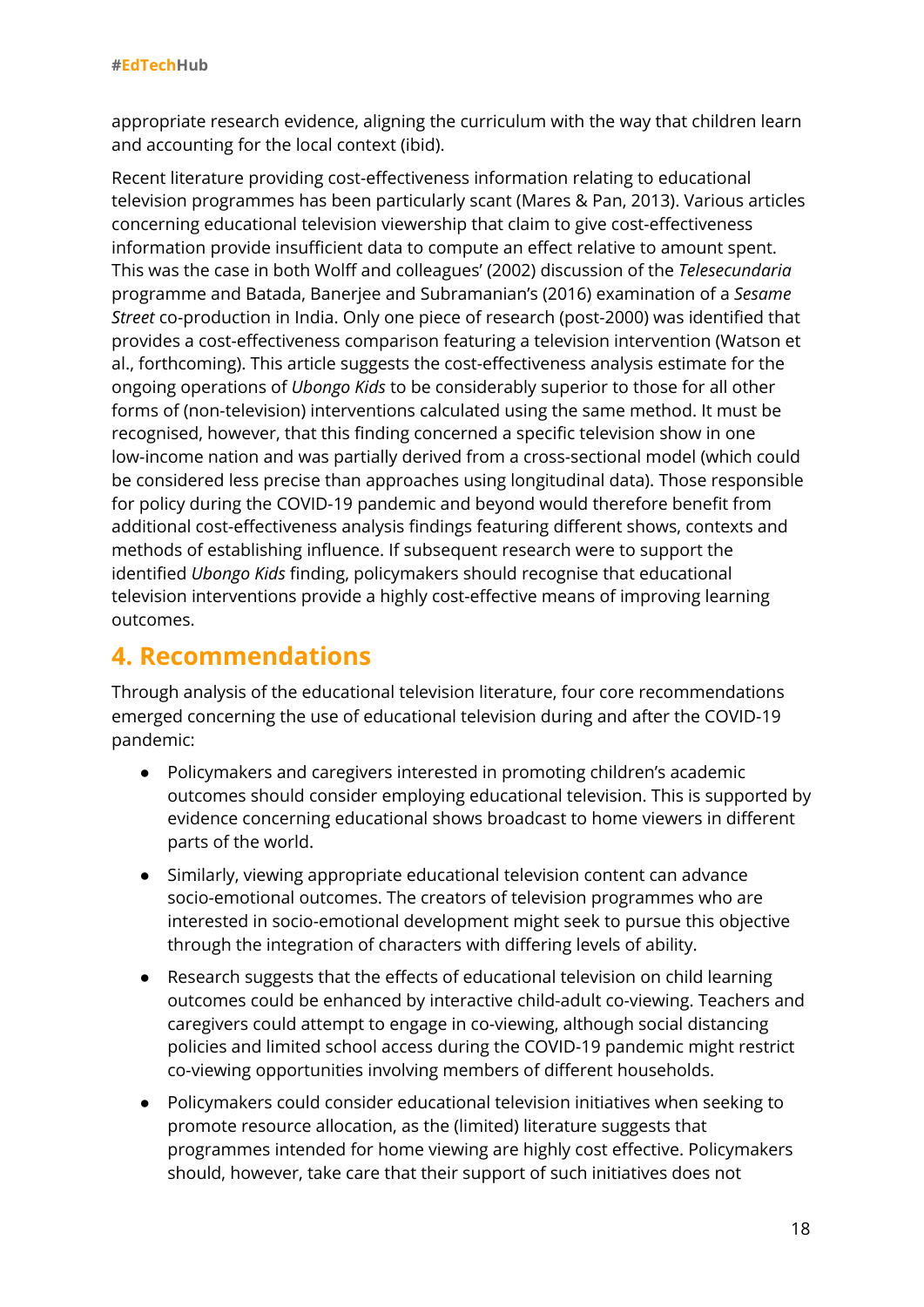exacerbate within-nation inequalities, as viewership of educational shows in rural households is likely to be low compared to urban households.

It is hoped that these recommendations can supplement the context-specific knowledge of educational policy makers interested in educational television, practitioners operating in the television sector, and caregivers seeking to understand whether and how their children should watch educational shows.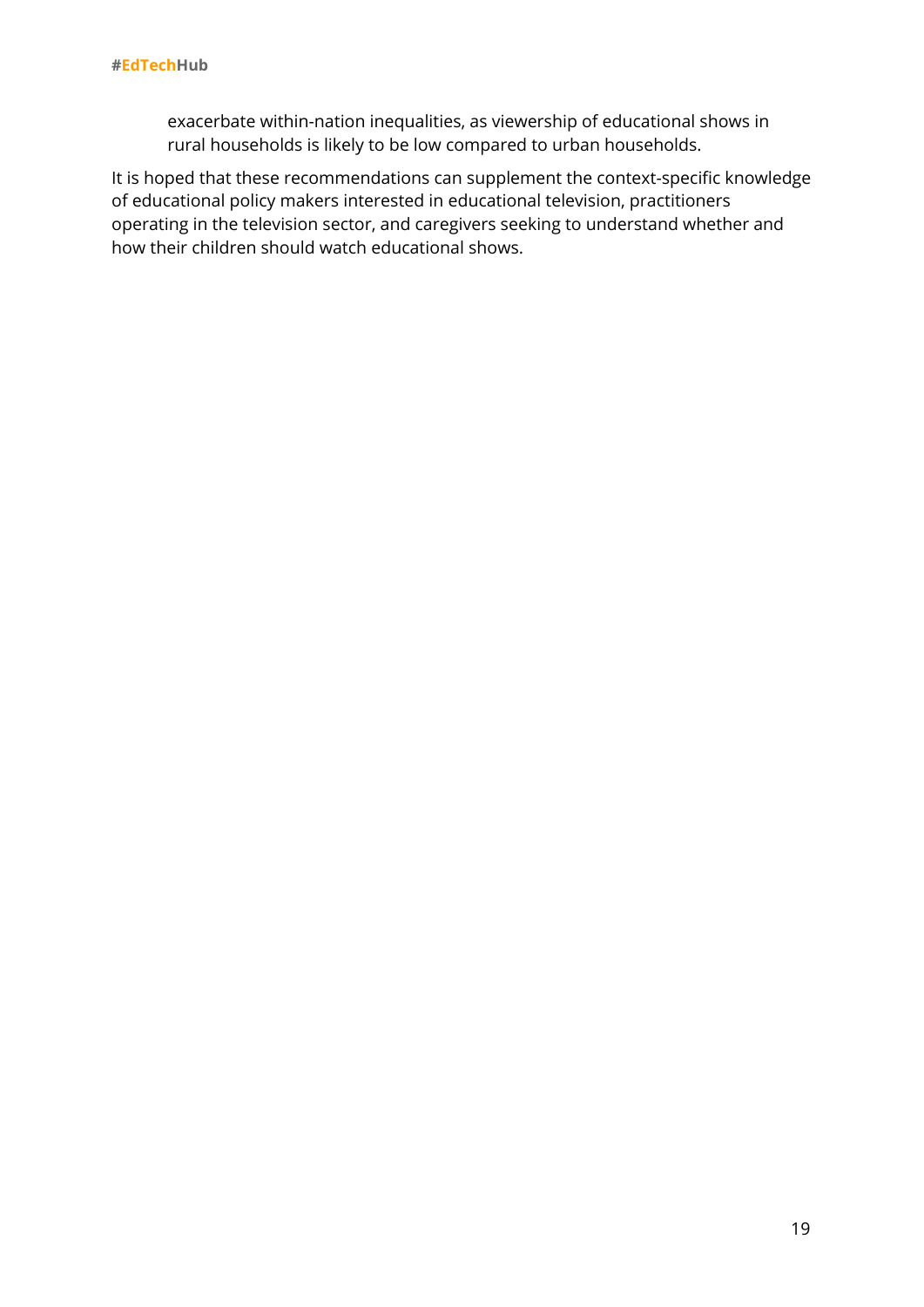# **Annex A: Bibliography**

The following section presents references in a table, with a column on the right-hand-side (using blue text) showing which theme (if any) the referenced item is of relevance to.

- Anderson, D. R., Lavigne, H. J., & Hanson, K. G. (2013). The Educational Impact of Television. In A. N. Valdivia (Ed.), *The International Encyclopaedia of Media Studies*. Wiley-Blackwell. T1
- Ballagas, R., Revelle, G., Buza, K., Horii, H., Mori, K., Raffle, H., Spasojevic, M., Go, J., Cook, K., & Reardon, E. (2011). Electric Agents: Combining television and mobile phones for an educational game. Proceedings of the 10th International Conference on Interaction Design and Children, 227–230. <https://doi.org/10/drk5cz> T2
- Batada, A., Banerjee, S., & Subramanian, M. (2016). Opening new doors: Community T4 engagement in India. In C. F. Cole & J. H. Lee (Eds.), *The Sesame Effect: The Global Impact of the Longest Street in the World*. Routledge.
- Borzekowski, D. (2018). A quasi-experiment examining the impact of educational cartoons on Tanzanian children. *Journal of Applied Developmental Psychology, 5*4, 53–59. <https://doi.org/10/gczvxt> T1, T4
- Borzekowski et al., 2019: Borzekowski, D. L. G., Singpurwalla, D., Mehrotra, D., & Howard, D. (2019). The impact of Galli Galli Sim Sim on Indian preschoolers. *Journal of Applied Developmental Psychology, 64*. Scopus. <https://doi.org/10/gf84g5> T1, T2
- Borzekowski et al., 2019b: Borzekowski, D., Lando, A. L., Olsen, S. H., & Giffen, L. (2019). The Impact of an Educational Media Intervention to Support Children's Early Learning in Rwanda. *International Journal of Early Childhood*, *59*, 109–126. T1
- Borzekowski, D., & Macha, J. E. (2010). The role of Kilimani Sesame in the healthy development of Tanzanian preschool children. *Journal of Applied Developmental Psychology, 31*(4), 298–305. <https://doi.org/10/dfhqrx> T2
- Buijzen, M., & Valkenburg, P. M. (2005). Parental mediation of undesired advertising T3 effects. Journal of Broadcasting & Electronic Media, 49(2), 153–165. [https://doi.org/10.1207/s15506878jobem4902\\_1](https://doi.org/10.1207/s15506878jobem4902_1)
- Cahill, M., & Bigheart, J. (2016). What Can Librarians Learn from Elmo, Sid, and Dora? Applying the Principles of Educational Television to Storytime. *Knowledge Quest*, *44*(3), 49–57. T3
- CASEL: Collaborative for Academic, Social, and Emotional Learning. (2005). Safe and T2 Sound: An Educational Leader's Guide to Evidence-Based Social and Emotional Learning (SEL) Programs—Illinois Edition. Collaborative for Academic, Social,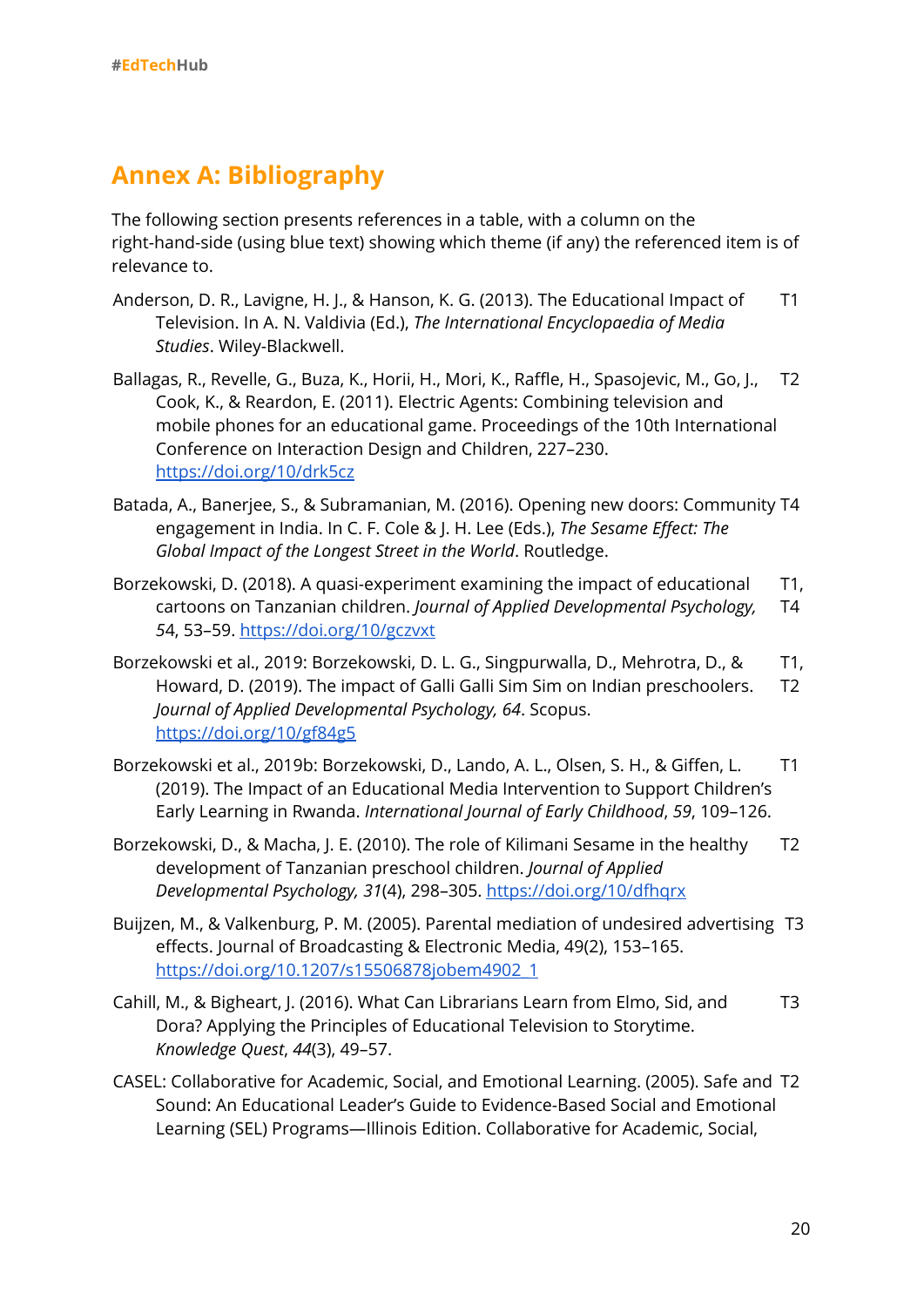and Emotional Learning.

<https://casel.org/wp-content/uploads/2016/06/safe-and-sound-il-edition.pdf>

- Daudt, H. M. L., van Mossel, C., & Scott, S. J. (2013). Enhancing the scoping study methodology: A large, inter-professional team's experience with Arksey and O'Malley's framework. *BMC Medical Research Methodology, 13*, 48. <https://doi.org/10/f4r6rw> NA
- de Block, L. (2012). Entertainment Education and social change: Evaluating a children's soap opera in Kenya. *International Journal of Educational Development, 32*(4), 608–614. <https://doi.org/10/bwz9hk> T2
- Education Endowment Foundation. (2020). Remote Learning: Rapid Evidence Assessment. Education Endowment Foundation. [https://educationendowmentfoundation.org.uk/public/files/Remote\\_Learning\\_](https://educationendowmentfoundation.org.uk/public/files/Remote_Learning_Rapid_Evidence_Assessment.pdf) [Rapid\\_Evidence\\_Assessment.pdf](https://educationendowmentfoundation.org.uk/public/files/Remote_Learning_Rapid_Evidence_Assessment.pdf) NA
- Engle, P. L., Fernald, L. C., Alderman, H., Behrman, J., O'Gara, C., Yousafzai, A., de Mello, M. C., Hidrobo, M., Ulkuer, N., Ertem, I., & Iltus, S. (2011). Strategies for reducing inequalities and improving developmental outcomes for young children in low-income and middle-income countries. *The Lancet, 378*(9799), 1339–1353. <https://doi.org/10/bphz4m> T4
- Fisch, S. M. (2004). *Children's learning from educational television: Sesame Street and beyond*. Lawrence Erlbaum Associates. T3
- Fisch, S. M. (2017). Parental mediation in an evolving media landscape—commonalities, contrasts, and implications for design: Commentary on Chapter 13. In R. Barr & D. N. Linebarger (Eds.), Media Exposure During Infancy and Early Childhood: The Effects of Content and Context on Learning and Development (pp. 221–226). Springer International Publishing. [https://doi.org/10.1007/978-3-319-45102-2\\_14](https://doi.org/10.1007/978-3-319-45102-2_14)
- Fisch, S. M., Lesh, R., Motoki, E., Crespo, S., & Melfi, V. (2010). *Children's learning from* T3 *multiple media in informal mathematics education*. National Science Foundation-Funded Research Study. [http://kids.pbskids.com:8080/cyberchase/parentsteachers/show/pdf/Cyberch](http://kids.pbskids.com:8080/cyberchase/parentsteachers/show/pdf/Cyberchase_ChildrensLearningMultipleMedia.pdf) [ase\\_ChildrensLearningMultipleMedia.pdf](http://kids.pbskids.com:8080/cyberchase/parentsteachers/show/pdf/Cyberchase_ChildrensLearningMultipleMedia.pdf)
- Fisch, S. M., Lesh, R., Motoki, E., Crespo, S., & Melfi, V. (2014). Cross-platform learning: How do children learn from multiple media. Learning by Playing: Video Gaming in Education, 207–219. <https://doi.org/10/ggxwgp> T3
- Flagg, B. (2016). Contribution of Multimedia to Girls' Experience of Citizen Science. *Citizen Science: Theory and Practice, 1*(2), 11. <https://doi.org/10/ggxwgn> T3
- Garritty, C., Gartlehner, G., Kamel, C., King, V., Nussbaumer-Streit, B., Stevens, A., Hamel, C., & Affengruber, L. (2020). Cochrane Rapid Reviews: Interim Guidance from the Cochrane Rapid Reviews Methods Group. Cochrane. [https://covidrapidreviews.cochrane.org/sites/covidrapidreviews.cochrane.org/](https://covidrapidreviews.cochrane.org/sites/covidrapidreviews.cochrane.org/files/public/uploads/cochrane_rr_-_guidance-23mar2020-final.pdf) files/public/uploads/cochrane\_rr -\_guidance-23mar2020-final.pdf NA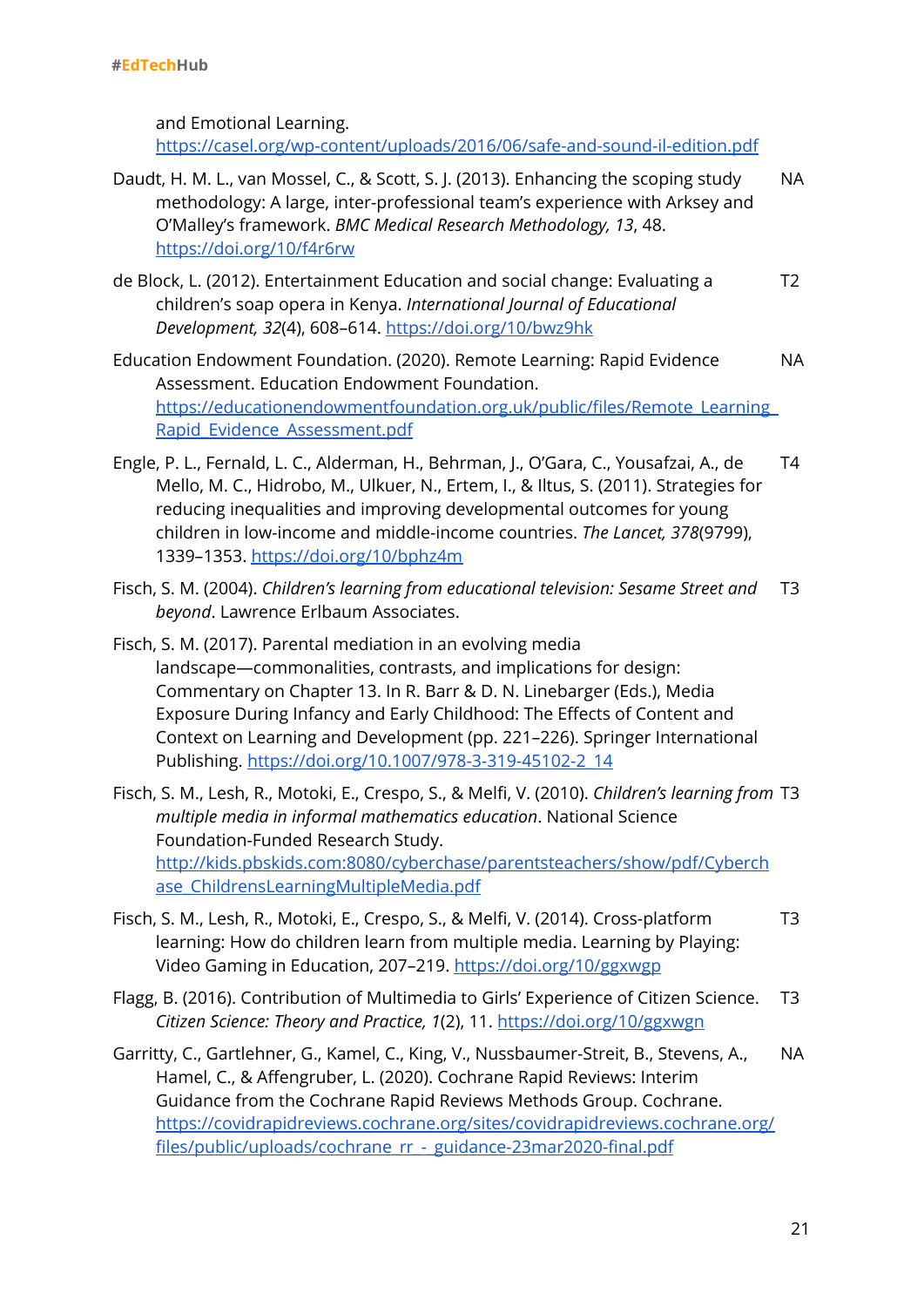- Gobierno de Mexico. (2020). Telesecundaria celebrates its 52nd anniversary. [http://www.gob.mx/aprendemx/articulos/la-telesecundaria-celebra-su-52-aniv](http://www.gob.mx/aprendemx/articulos/la-telesecundaria-celebra-su-52-aniversario?idiom=es) [ersario?idiom=es](http://www.gob.mx/aprendemx/articulos/la-telesecundaria-celebra-su-52-aniversario?idiom=es) T4
- Kelley-Salinas, G. (2000). Different Educational Inequalities: ICT an Option to Close the Gaps Different Forms of Learning Gaps. In OECD, *Learning to Bridge the Digital Divide: Schooling for tomorrow*. OECD Publishing. T4
- Khan, M., Chakaborty, N., Rahman, A., & Nasrin, T. (2007). *2007 follow-up (wave II) evaluation of the reach and impact of Sisimpur:A technical report*. Associates for Community and PopulationResearch (ACPR). T4
- Lackner, T. M. (2000). *Enhancing children's educational television with design rationales* T3 *and justifications* [PhD Thesis]. Massachusetts Institute of Technology.
- Lavigne, H. J., & Anderson, D. R. (2012). Television and Children's Knowledge. In A. Pinkman M., T. Kaefer, & S. Neuman B. (Eds.), *Knowledge Development in Early Childhood: Sources of Learning and Classroom Implications*. Guilford Press. T3
- Lee, J. H. (2009). Sisimpur's reach and educational impact: Evidence from a national T1 longitudinal survey of a Sesame Street project in Bangladesh. Sesame Workshop. [http://downloads.cdn.sesame.org/sw/SWorg/documents/ACPR+Monograph+B](http://downloads.cdn.sesame.org/sw/SWorg/documents/ACPR+Monograph+Bangladesh+FINAL.pdf) [angladesh+FINAL.pdf](http://downloads.cdn.sesame.org/sw/SWorg/documents/ACPR+Monograph+Bangladesh+FINAL.pdf)
- Lei, H., Cui, Y., & Chiu, M. M. (2018). The relationship between teacher support and T2 students' academic emotions: A meta-analysis. *Frontiers in Psychology*, *8*, 2288.
- Letourneau, N. L., Duffett-Leger, L., Levac, L., Watson, B., & Young-Morris, C. (2013). T1 Socioeconomic Status and Child Development: A Meta-Analysis. *Journal of Emotional and Behavioral Disorders, 21*(3), 211–224. Applied Social Sciences Index & Abstracts (ASSIA). <https://doi.org/10.1177/1063426611421007>
- Levac, D., Colquhoun, H., & O'Brien, K. K. (2010). Scoping studies: Advancing the methodology. *Implementation Science: IS, 5*, 69. <https://doi.org/10/bnrgmq> NA
- Lillard, A. S., Li, H., & Boguszewski, K. (2015). Television and Children's Executive Function. *Advances in Child Development and Behavior*, *48*, 219–248. Elsevier. <https://doi.org/10.1016/bs.acdb.2014.11.006> T3
- Linebarger, D. L., & Piotrowski, J. T. (2010). Structure and strategies in children's educational television: The roles of program type and learning strategies in children's learning. Child Development, 81(5), 1582–1597. <https://doi.org/10.1111/j.1467-8624.2010.01493.x> T1
- Linebarger, D. L., Moses, A., Garrity Liebeskind, K., & McMenamin, K. (2013). Learning vocabulary from television: Does onscreen print have a role? Journal of Educational Psychology, 105(3), 609. <https://doi.org/10.1037/a0032582> T3
- Mares, M.-L., & Pan, Z. (2013). Effects of Sesame Street: A meta-analysis of children's T1, learning in 15 countries. *Journal of Applied Developmental Psychology, 34*(3), 140–151. <https://doi.org/10/f4xkv8> T2, T4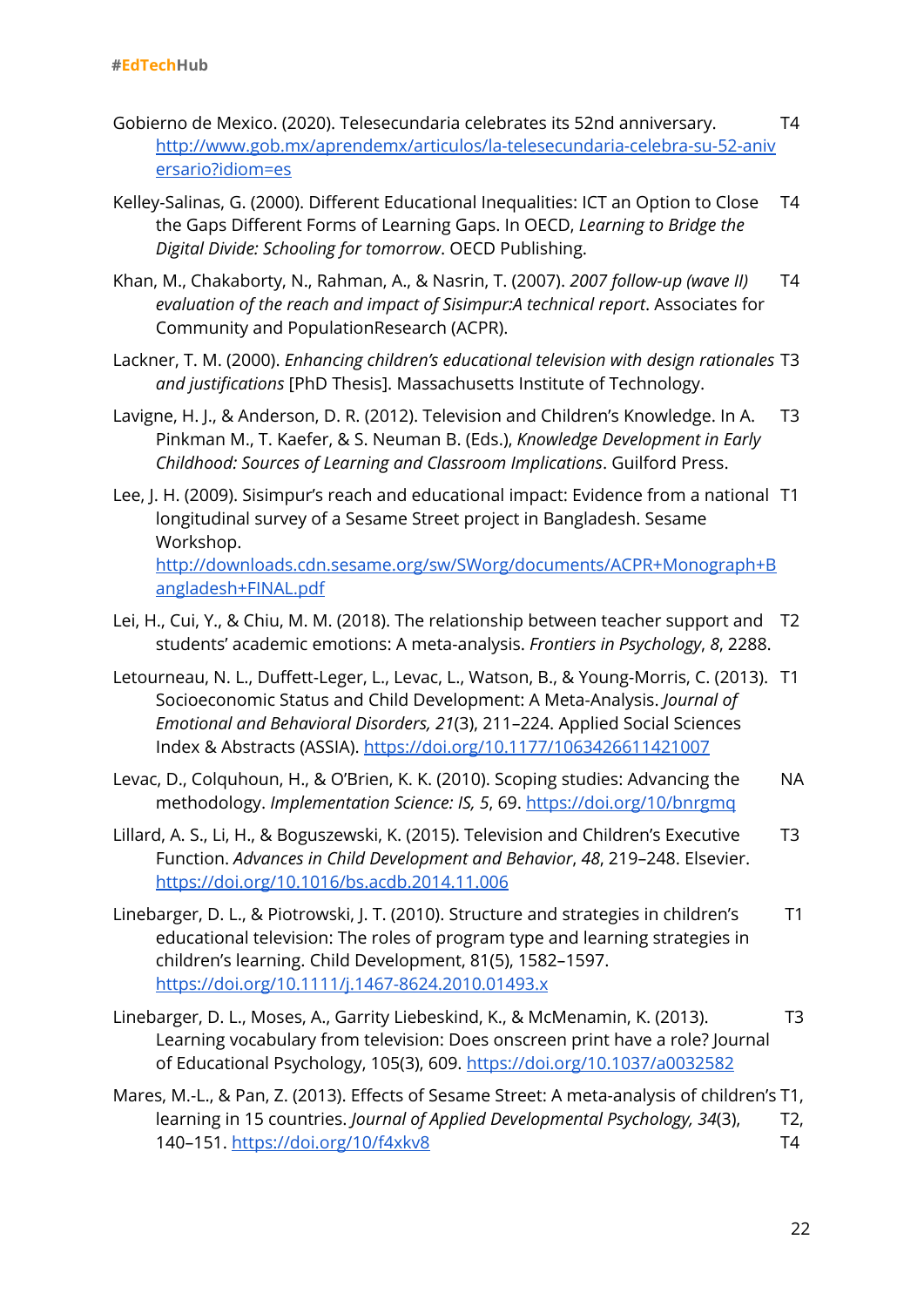| Matza, M. (2019, November 10). Five moments that define Sesame Street. BBC<br>News. https://www.bbc.com/news/world-us-canada-50212019                                                                                                                                           | T1 |
|---------------------------------------------------------------------------------------------------------------------------------------------------------------------------------------------------------------------------------------------------------------------------------|----|
| Moland, N. A. (2020). Can Big Bird Fight Terrorism? Children's Television and Globalized T2<br>Multicultural Education. Oxford University Press.                                                                                                                                |    |
| Morgenlander, M. (2010). Adult-Child Co-Viewing of Educational Television:<br>Enhancing Preschoolers' Understanding of Mathematics Shown o. In ProQuest<br>LLC. Columbia.                                                                                                       | T3 |
| Nichols, D. (2020). Review of draft manuscript for the EdTech Hub Rapid Evidence<br>Review (funded by World Bank, Gates Foundation and DFID UK) [Personal<br>communication].                                                                                                    |    |
| Perraton, H. (2005). Open and distance learning in the developing world. Routledge.                                                                                                                                                                                             | T4 |
| Piotrowski, J. T. (2014). Participatory cues and program familiarity predict young<br>children's learning from educational television. Media Psychology, 17(3),<br>311-331. https://doi.org/10.1080/15213269.2014.932288                                                        | T1 |
| Psaki, S. R., Mensch, B. S., & Soler-Hampejsek, E. (2017). Associations between<br>Violence in School and at Home and Education Outcomes in Rural Malawi: A<br>Longitudinal Analysis. Comparative Education Review, 61(2), 354-390.<br>https://doi.org/10.1086/691117           | T1 |
| Rimal, R. N., Figueroa, M. E., & Storey, J. D. (2013). Character recognition as an<br>alternate measure of television exposure among children: Findings from the<br>Alam Simsim Program in Egypt. Journal of Health Communication, 18(5),<br>594-609. https://doi.org/10/ggvqdp | Τ1 |

- Segal, L., Cole, C. F., & Fuld, J. (2002). Developing an HIV/AIDS Education Curriculum T2 for Takalani Sesame, South Africa's Sesame Street. *Early Education and Development, 13*(4), 363–378. <https://doi.org/10/fhjtsf>
- Shitak, R. S. (2011). Television and development communication in India: A critical appraisal. *Global Media Journal: Indian Edition*, *2*(2), 26. T4
- Siška, J., & Habib, A. (2013). Attitudes towards disability and inclusion in Bangladesh: T2 From theory to practice. *International Journal of Inclusive Education, 17*(4), 393–405. <https://doi.org/10/gf9k7m>
- Trucano, M. (2005). Knowledge Maps: ICTs in Education What Do We Know about T4 the Effective Uses of Information and Communication Technologies in Education in Developing Countries? In Online Submission. <https://eric.ed.gov/?id=ED496513>
- Valkenburg, P. M., & Piotrowski, J. T. (2017). Plugged in: How media attract and affect youth. Yale University Press. T3
- Wang, M.-H. (2014). *Parental scaffolding behaviours during co-viewing of television with* T3 *their preschool children in Taiwan* [PhD Thesis]. Institute of Education, University of London.